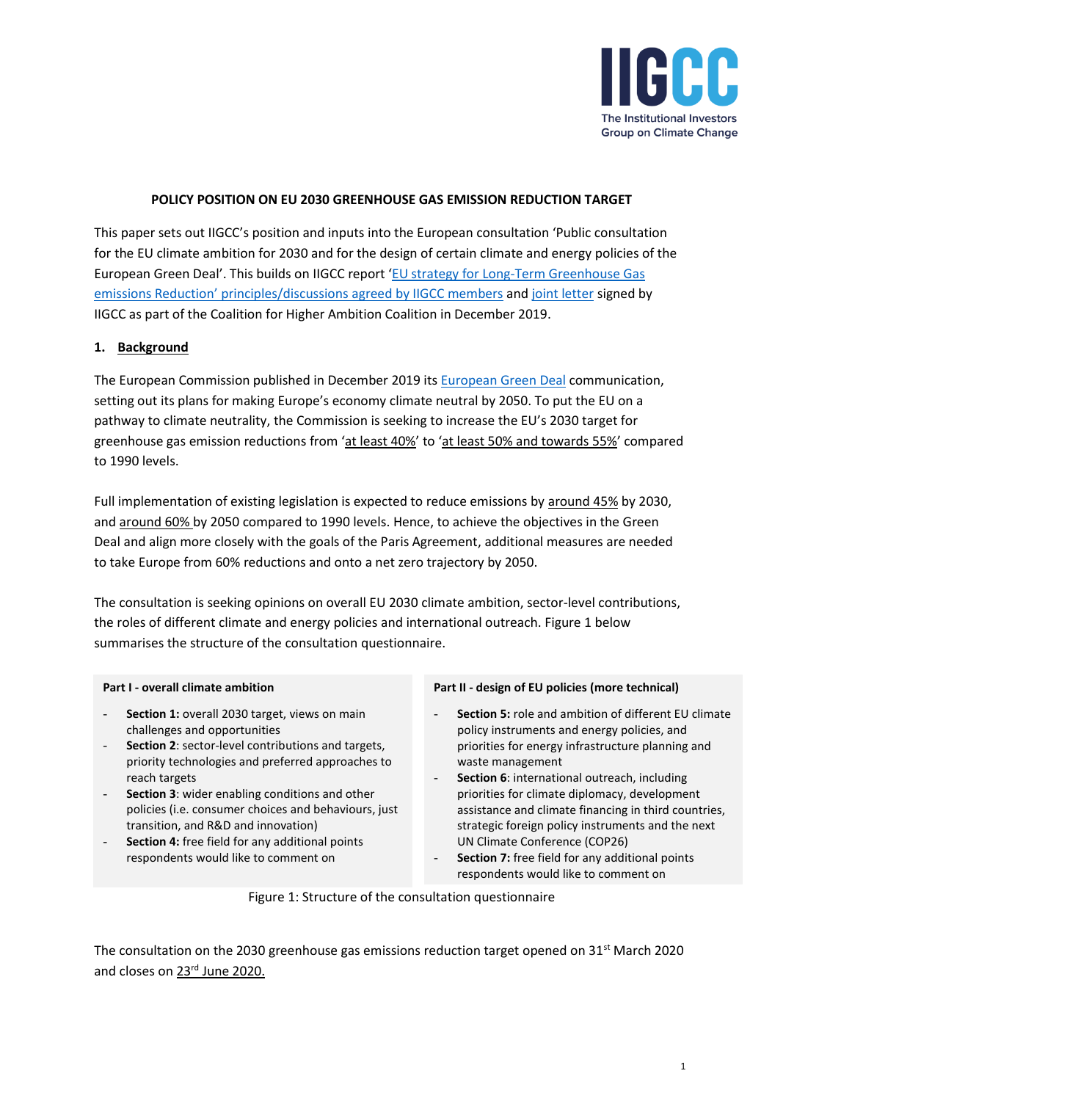

## **2. Importance of an ambitious EU 2030 greenhouse gas emissions reductions target**

An ambitious 2030 target and associated policies are important from an investor perspective at both the EU and global level.

**EU level:** 2030 targets can clarify the immediate pathway within EU to net zero emissions by 2050

**Global level:** 2030 targets can boost global ambition in the lead up to COP26, reinforcing European global leadership on climate change

Figure 2: Importance of an ambitious EU 2030 greenhouse gas emission reduction target at the EU and global levels

At the EU level, the 2030 targets are an opportunity for the Commission to provide concrete, medium term and sector-specific market signals that investors and businesses can 'operationalise' and integrate into their decision-making. Ambitious 2030 targets may mean forcing confrontation of difficult political economy issues associated with net zero emissions - however, the sooner these issues are addressed, the sooner the investment pathway to net zero emissions is clarified.

At the global level, 2020 is a key year to influence global ambition, since countries will be submitting their second climate pledges under the Paris Agreement (Nationally Determined Contributions (NDCs)) ahead of COP26, covering the period to 2030. Only a small number of countries have 2030 targets aligned with limiting global warming to 1.5 degrees. The EU has yet to submit its second NDC; it is conceivable that current discussions around the 2030 target will be reflected in the EU's second NDC and encourage similar ambition for other countries' NDCs.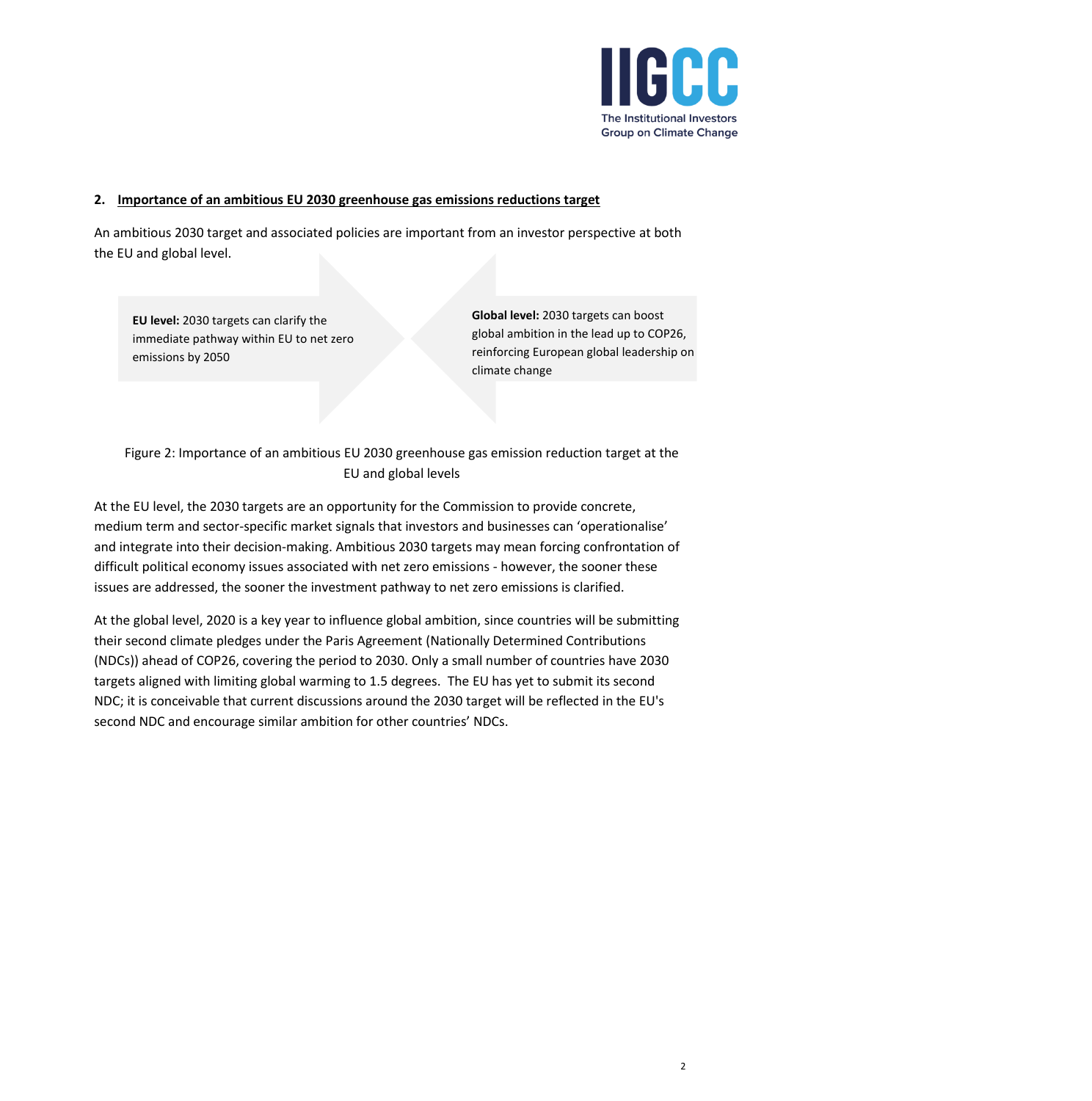

# **3. IIGCC positions**

## **3.1 Section 1 of the consultation: 2030 climate ambition**

Section 1 asks for views on the overall quantitative target for 2030, and an assessment of challenges and opportunities to reach this target.

*IIGCC supports a 2030 target of reducing emissions by "at least 55%" by 2030, compared to 1990 levels*. The rationale for this position is that anything less than 55% is unlikely to align the EU to limiting global warming to 1.5 degrees and achieving net zero emissions by 2050.

Question 1.1: 2030 greenhouse gas emission reduction target for the EU

With the recently agreed EU objective of achieving climate neutrality by 2050 and with climate and environmental action towards zero pollution increasingly recognised as urgent, what should be the EU's 2030 target to reduce greenhouse gas domestically?

- $\circ$  It should remain unchanged with a target to reduce greenhouse gas emissions in the EU by at least 40% compared to 1990 levels.
- o It should be increased to at least 50%.
- ✓ **It should be increased to at least 55%**

Further detail underpinning the rationale for a 2030 target of 'at least 55%' is set out below:

- At the global level, a **45% reduction in net-CO<sup>2</sup>** emissions by 2030 compared to 2010 levels is reported by IPCC to as required to limit global warming to 1.5 degrees<sup>1</sup>.
- At the EU level, applying this global trend for  $CO<sub>2</sub>$  (and the related trend for other greenhouse gas emissions) would mean a **54% reduction of all greenhouse gases** by 2030 compared to 1990  $levels<sup>2</sup>$ .
- <span id="page-2-0"></span>• However, 54% is not adequate to limit global warming to 1.5 degrees if global effort-sharing issues are taken into account. Effort sharing analysis assumes that countries with greater responsibilities and capabilities (i.e. developed countries such as the EU) reduce emissions to a greater extent and sooner, to leave room for other countries with less historical responsibility and capability to emit the limited remaining global budget.
- If effort sharing is taken into account, **well above 55% reductions** are needed by 2030, since the EU has nearly already used its share of the global carbon budget and would need to reach net zero emissions already between 2030-2040<sup>[2,3](#page-2-0)</sup>.

<sup>&</sup>lt;sup>1</sup> Special Report: Global Warming of 1.5 Degrees, IPCC (2019)

[https://www.ipcc.ch/site/assets/uploads/sites/2/2019/02/SR15\\_Chapter2\\_Low\\_Res.pdf](https://www.ipcc.ch/site/assets/uploads/sites/2/2019/02/SR15_Chapter2_Low_Res.pdf)

 $2$  A possible 2050 climate target for the EU, New Climate Institute (August 2019)

<https://newclimate.org/2019/09/23/a-possible-2050-climate-target-for-the-eu/>

<sup>3</sup> <https://climateactiontracker.org/countries/eu/>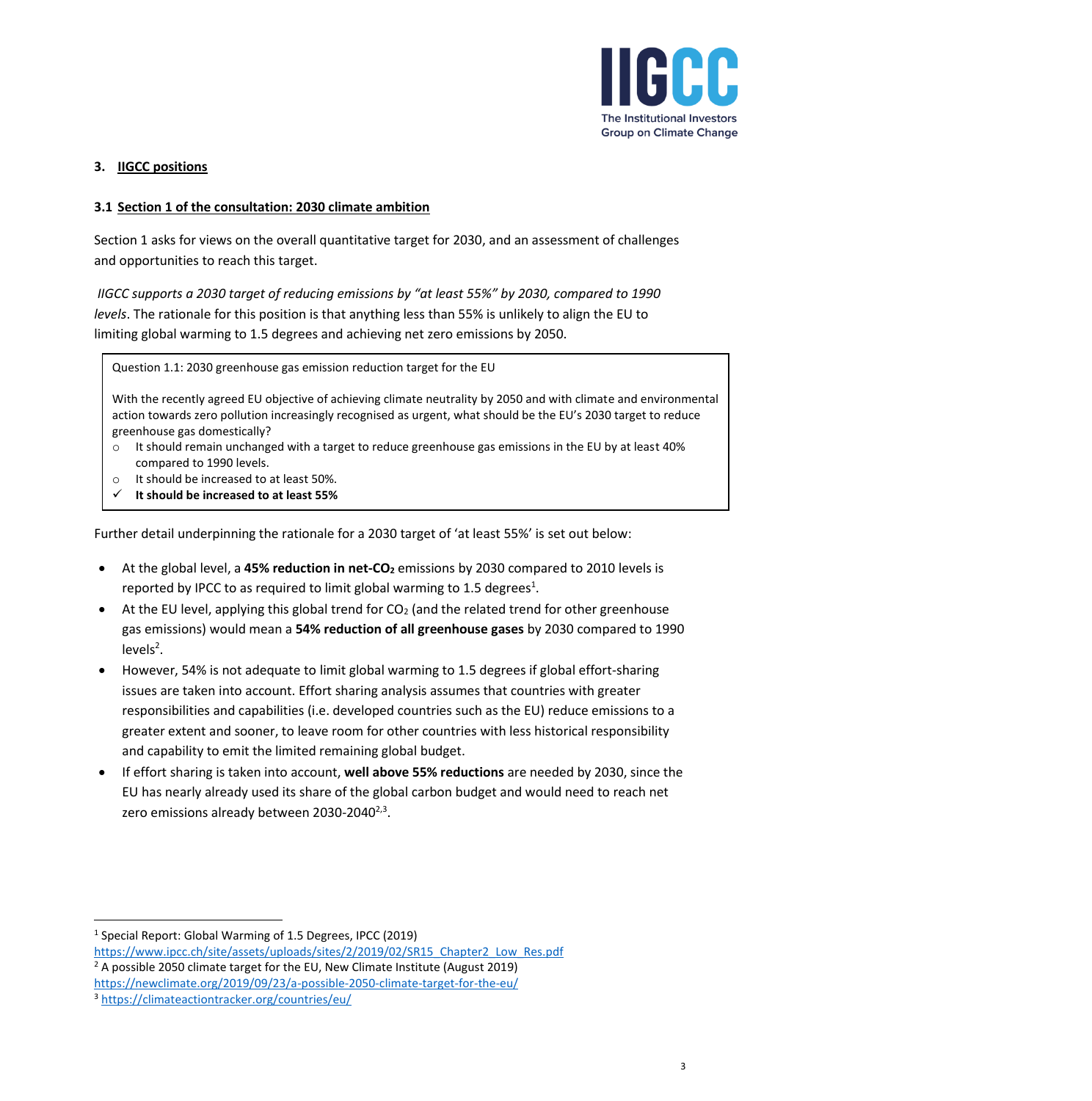

• Some EU government and political stakeholders are asking for a 2030 target of 60% or more, or up to 65%<sup>4</sup>. At the same time, challenging internal negotiating dynamics within the EU could see downwards pressure on any target put forward by the Commission.

Hence, a high level of ambition is needed for the EU's 2030 target, with **at least 55% reductions** required to limit global warming to 1.5 degrees.

# **3.2 Section 2 of the consultation: Sectoral action**

Section 2 asks what what changes and level of ambition should be sought sector-by-sector. Section 5 seeks technical detail regarding policy design to support this level of ambition.

Question 2.1 asks which sectors are the most important for reducing emissions and increasing absorptions in the context of an increased greenhouse gas emission reduction target for 2030.

*As a principle, IIGCC supports high levels of ambition and emission reductions across all sectors.* The rationale for supporting high levels of ambition across all sectors is set out below:

- As shown in Figure 3 published by the European Commission, achieving net zero emissions by 2050 will require **substantial reductions from all sectors by 2030** (in particular, by power, industry and transport), with especially steep reductions over 2030-2050.
- All mitigation options need to be combined and maximised, including maximising the deployment of renewables and use of electricity to fully decarbonise Europe's energy supply<sup>5</sup>.

<span id="page-3-0"></span>

<span id="page-3-1"></span>Figure 3: EU emissions reduction scenario in line with limiting global warming to 1.5 degrees<sup>[5,](#page-3-0)6</sup>

<sup>4</sup> [https://www.euractiv.com/section/climate-environment/news/eu-lawmaker-puts-65-emissions-cut-on-the](https://www.euractiv.com/section/climate-environment/news/eu-lawmaker-puts-65-emissions-cut-on-the-table/)[table/](https://www.euractiv.com/section/climate-environment/news/eu-lawmaker-puts-65-emissions-cut-on-the-table/)

<sup>5</sup> <https://eur-lex.europa.eu/legal-content/EN/ALL/?uri=COM:2018:0773:FIN>

<sup>6</sup> <https://eur-lex.europa.eu/legal-content/EN/TXT/HTML/?uri=CELEX:52019DC0559&from=DA>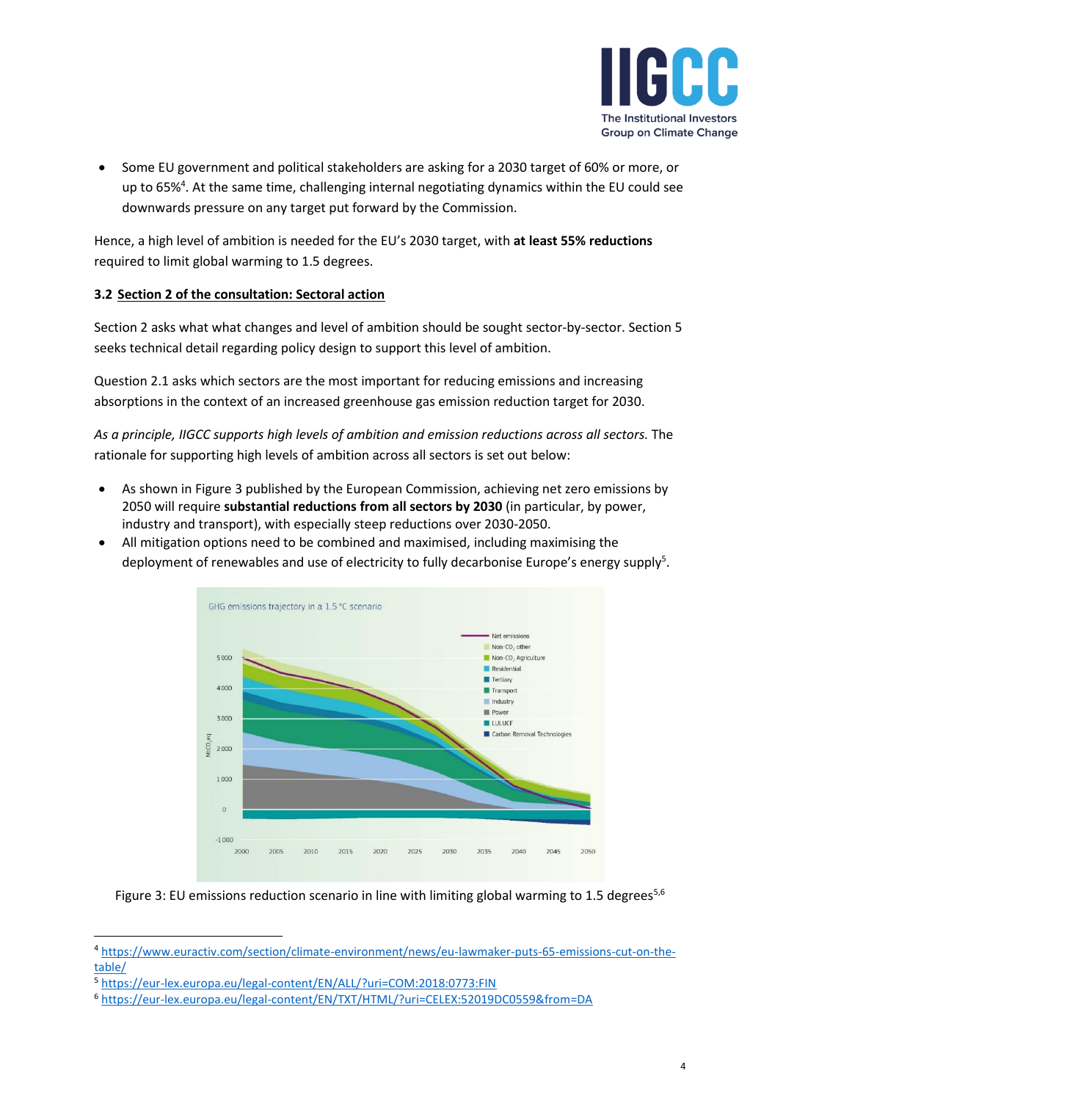

- Figure 3 shows emissions in a net zero 2050 scenario are nearly eliminated from all sectors, apart from some remaining emissions in mostly agriculture. Land provides the majority of offsets for these mostly agriculture emissions – but the use of land for offsetting isn't projected to greatly expand since land will also need to provide sufficient food, feed and fibres<sup>[5,](#page-3-0)[6](#page-3-1)</sup>. It is noted that the world's population will possibly be 30% higher in 2050, with climate change potentially impacting on global land use<sup>[5,](#page-3-0)[6](#page-3-1)</sup>.
- To put Europe on this ambitious net zero pathway for 2050, **all sectors need to make progress by 2030** in not only preparatory terms (e.g. sector planning, technology innovation, research and development) as but also in terms of actual emission reductions.
- The current package of climate and energy policies across all sectors are insufficient, since together they are expected to reduce emissions by around 60% by 2050. This **falls short of net zero emissions by 2050** and the long-term temperature goals set out in Paris Agreement.
- From an investment perspective, moderately ambitious sector targets are unlikely to provide the **strength of market signal** needed to attract the substantial levels of private finance<sup>7</sup> required to fund the European Green Deal. Conversely, highly ambitious sector targets (combined with clear plans for achieving those targets) can provide 'actionable' market signals that investors can mobilise capital behind.
- A lack of clear, sector-specific ambitious policy signals up to 2030 increases the risk of **lock-in of high carbon assets**. This will impact on the feasibility of achieving net zero emissons by 2050, as well as pose long-term financial and economic issues.
- Without more ambition to 2030, over half of the EU's 1990 economy wide-emissions would need to be eliminated in the two decades after 2030- a much faster reduction in annual emissions than previously achieved<sup>8</sup>. Increased ambition to 2030 would support a more balanced pathway and **smoother transition pathway** to net zero emissions.

<sup>7</sup> [https://ec.europa.eu/info/sites/info/files/european-green-deal-communication\\_en.pdf](https://ec.europa.eu/info/sites/info/files/european-green-deal-communication_en.pdf)

<sup>&</sup>lt;sup>8</sup> Inception Impact Assessment [https://ec.europa.eu/info/law/better-regulation/have-your](https://ec.europa.eu/info/law/better-regulation/have-your-say/initiatives/12265-2030-Climate-Target-Plan)[say/initiatives/12265-2030-Climate-Target-Plan](https://ec.europa.eu/info/law/better-regulation/have-your-say/initiatives/12265-2030-Climate-Target-Plan)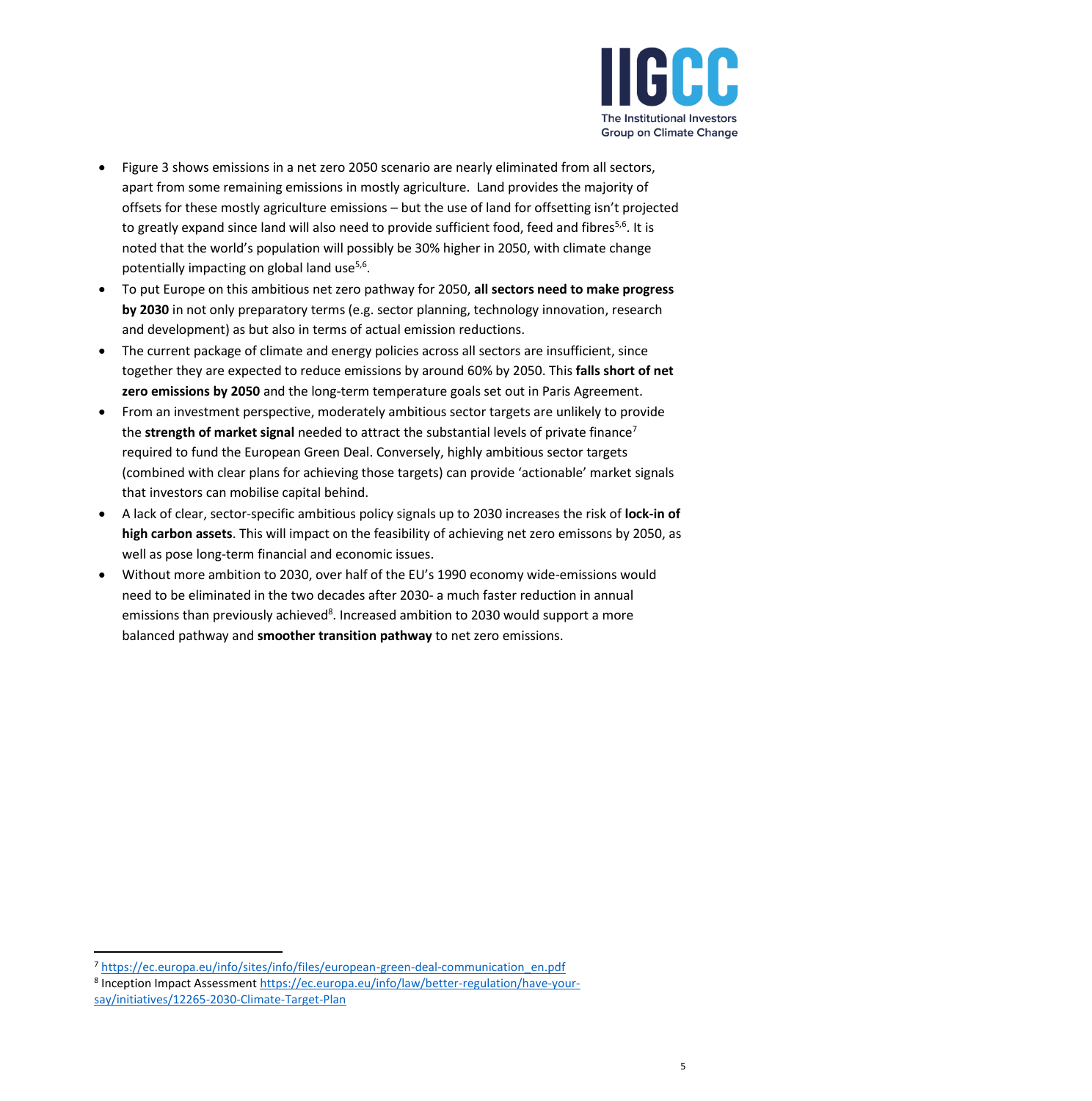

## **Energy sector**

Question 2.2 asks for views regarding the main drivers by 2030 to support a broader energy transition by 2050.

### Question 2.2 - Energy system

*Energy production and consumption remain largely based on fossil fuels and represent more than 75% of the EU's greenhouse gas emissions. To achieve climate neutrality by 2050, this will need to change profoundly.*

In your opinion, if the EU is to achieve a higher 2030 greenhouse gas emission reduction target, what would be the main drivers of the necessary energy transition by 2030? Multiple options are possible.

- ✓ **Higher energy efficiency**
- ✓ **Higher penetration of renewable energy**
- o Use of nuclear energy for power generation
- ✓ **Electrification of final energy use**
- ✓ **Phase-out of solid fossil fuels**
- ✓ **More limited role of natural gas**
- o Better sector coupling between gas and electricity sectors
- o Use of carbon capture and use technologies
- ✓ **Use of carbon-neutral energy carriers such as green/blue hydrogen, biomethane, e-gas or e-fuels**
- o Reduced need for energy thanks to life-style changes (e.g. using active modes of transport, circular economy)
- o Do not know/Do not have an opinion

*IIGCC's position is that the main drivers of the energy transition by 2030 are higher energy efficiency, higher penetration of renewables, electrification of final energy use, more limited role for natural gas and use of carbon-neutral energy carriers (as indicated above).* The rationale for this position is set out below:

- As shown in Figure 4<sup>5</sup>[,](#page-3-0) substantially scaled up levels of levels of renewables will be required to achieve net zero emission in 2050 (>60%). However, the EU is currently projected to achieve only around 35% renewables by 2050, and is not on track to achieve the current 32% renewables target by  $2030^{10,11}$  $2030^{10,11}$  $2030^{10,11}$  $2030^{10,11}$ . Substantial additional efforts on renewables are needed to 2030 to achieve net zero emission by 2050.
- Similarly, the EU is behind on progress against its energy efficiency targets for 2030 but also  $2020^{15,16}$  $2020^{15,16}$  $2020^{15,16}$  $2020^{15,16}$  substantial additional efforts are needed in the short term to achieve existing targets and exceed those targets in order to achieve net zero emissions by 2050.
- Carbon capture and use technologies will play a role in the longer term to balance residual, limited fossil fuel emissions within a net zero-aligned energy mix in 2050. As shown in Figure 4, solid fossil fuels appear phased out, natural gas and fossil fuels are together just over 5% of the energy mix and non-energy fossil fuels use is maintained (but not substantially increased as a proportion within the overall energy mix compared to 2016 levels).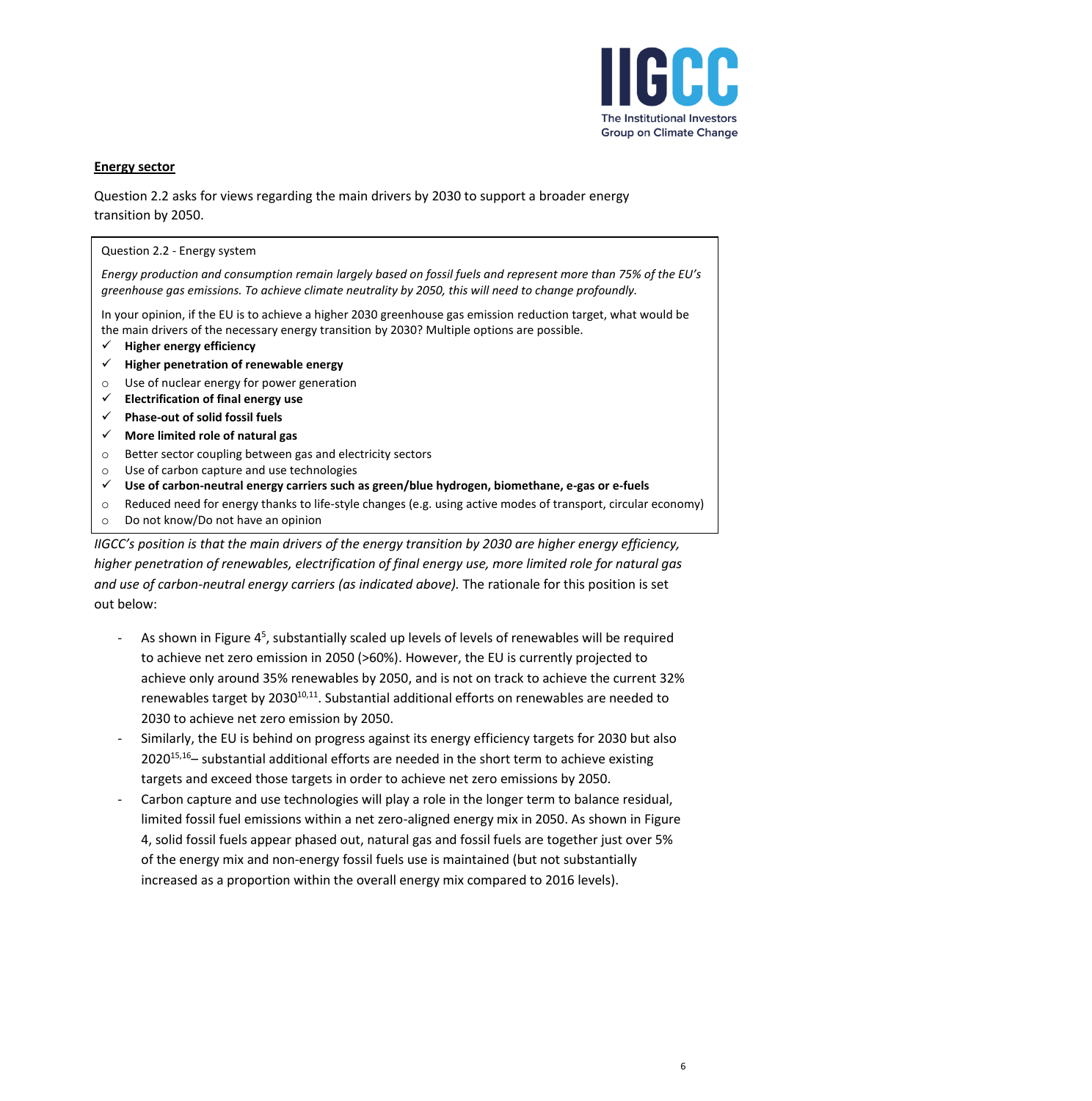

Question 5.7 asks for views regarding energy infrastructure planning.

Question 5.7 - Energy infrastructure and sector integration

*Decarbonisation is leading to an increased focus on the construction of electricity transmission lines as well as the need for more smart grids and local grids to handle increased decentralised electricity production. Similarly, regarding gas*

*networks, focus will increasingly be on future proofing of gas infrastructure to allow carbon-neutral gas supply.*

What do you think should be the priorities for the EU's infrastructure planning in the years ahead to facilitate decarbonisation? Multiple options are possible.

- o As long as natural gas demand is strong, the EU should allow public support for the construction of new gas pipelines.
- o Strike a balance between electricity and gas infrastructure. Electricity cannot cover all energy demand, and thus gas will still be needed, but will have to be decarbonised. Part of the electricity production can be converted into synthetic gas/hydrogen through power-to-gas technologies and transported to demand centres.
- ✓ **Put the focus on electricity transmission and smart grids. With the expansion of renewable electricity and the electrification of energy demand, the priority is to expand the electricity network, notably to reap full potential of wind**
- ✓ **Natural gas is a fossil fuel and does not contribute to the decarbonisation of the EU's energy system. The construction of new gas infrastructure has a lock-in effect that will lead to continued consumption of the fossil natural gas; the large-scale decarbonisation of gas remains a distant perspective.**

*IIGCC's position is indicated above.* The rationale for this position is set out below:

- Achieving net zero emissions by 2050 will rely heavily on maximising the use of electricity and deployment of renewable[s](#page-3-0)<sup>5</sup>.
- Gas can play a role in a net zero-aligned energy mix but, as shown in Figure 4, this would be <5% of the energy mix in 2050. This means a substantially decreased role for natural gas compared to 'business as usual' projections for the EU energy mix.

Question 2.3 asks for views regarding the EU's renewable energy target.

Question 2.3 - Renewable energy ambition

*In the existing legislation, the EU level target is to have at least 32% share of renewable energy in the final energy consumption in 2030. The costs of renewable energy technologies have significantly declined over the past years.*

In your view, what would be the required EU ambition for renewable energy in 2030 to contribute to the EU 2030 greenhouse gas emission reduction target (that you indicated in question 1.1) and to the EU long-term objective to achieve a climate neutrality by 2050?

- $\circ$  Achieve at least a share of 32% renewable energy in the final energy consumption in the EU by 2030, i.e. unchanged from the level already agreed
- o Achieve at least a share of 35% renewable energy in the final energy consumption in the EU by 2030
- o Achieve at least a share of 40% renewable energy in the final energy consumption in the EU by 2030
- ✓ **Achieve even higher level of ambition than at least a share of 40% renewable energy in the final energy consumption in the EU by 2030**
- o Do not know/Do not have an opinion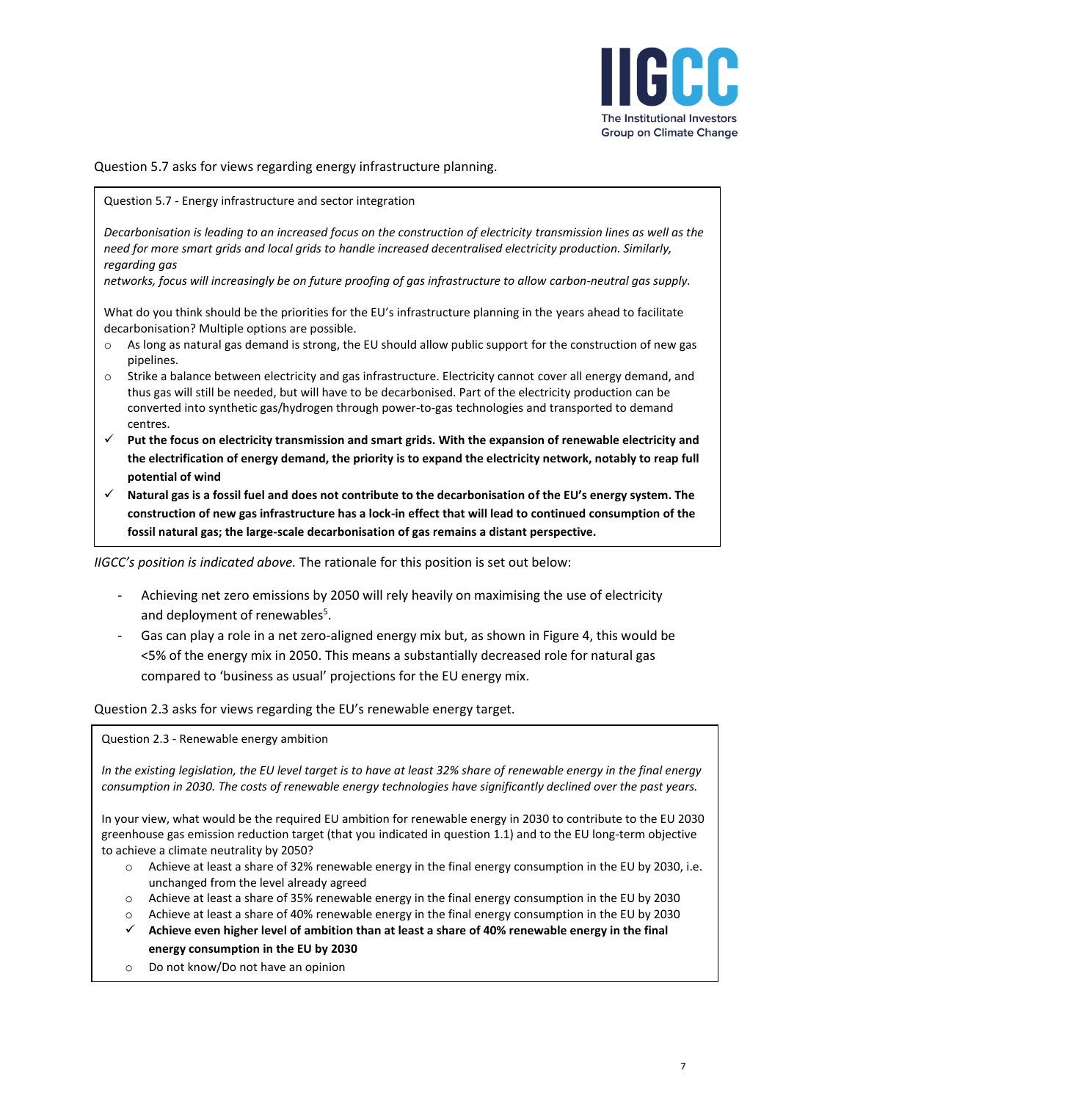<span id="page-7-1"></span><span id="page-7-0"></span>

*IIGCC supports a target of over 40% renewable energy in final energy consumption by 2030.* The rationale for this position is set out below:

- While the EU is on track to reach its 20% renewable energy by 2020 target<sup>9</sup>, recent analysis indicates that the EU will fall slightly short of the current 32% renewable energy by 2030 target. The reported shortfall is estimated to be from 0.1<sup>10</sup> to 1.6 percentage points<sup>11</sup>.
- Additional efforts will hence be needed to go further than the current target of 32% by 2030. This may be challenging to achieve in practice.
- However, at the same time, the current renewables target for 2030 needs to be increased since it is part of existing policies that together will fall short of achieving net zero emissions by 2050.
- Figure 4, from European Commission communication dated November 2018, sets out projected EU renewable energy levels to 2030 (second column) and the significant levels of renewables required to achieve net zero emissions in 2050 (last column).
- To support the extremely high renewables penetration rates needed by 2050 to achieve net zero emissions, the greatest level of renewables ambition is needed to 2030.



Figure 4: EU energy use scenarios to 205[0](#page-3-0)<sup>5</sup>

<sup>9</sup> <https://www.eea.europa.eu/themes/energy/renewable-energy/renewable-energy-in-europe-2019>

<sup>10</sup> <https://climateactiontracker.org/countries/eu/current-policy-projections/>

<sup>11</sup> [https://www.euractiv.com/section/energy-environment/news/three-eu-countries-bump-up-renewable](https://www.euractiv.com/section/energy-environment/news/three-eu-countries-bump-up-renewable-energy-goal-for-2030/)[energy-goal-for-2030/](https://www.euractiv.com/section/energy-environment/news/three-eu-countries-bump-up-renewable-energy-goal-for-2030/)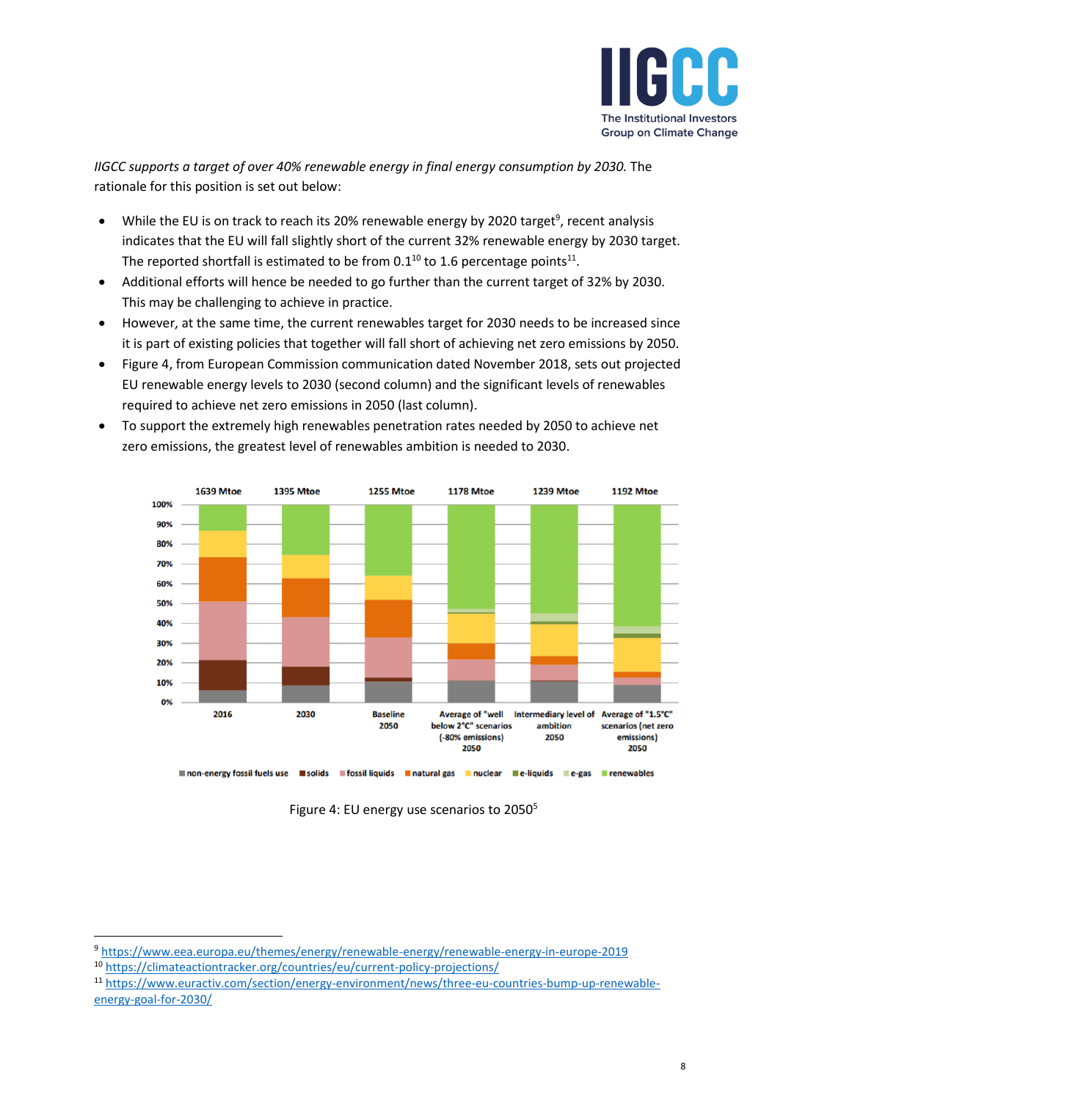

- In addition, the more renewables ambition to 2030, the sooner the benefits of increasing renewables are realised – including improved security of supply and reduced fossil fuel import expenditures<sup>12</sup>.
- For investors, a revised target of over 40% share of energy coming from renewable sources by 2030, which is binding at EU level, would provide the confidence that regulators continue to have faith in the future of this fast-growing sector.

Question 2.4 asks for views regarding the EU's energy efficiency target.

### Question 2.4 - Energy efficiency ambition

*In the existing legislation, the EU level target is to have at least 32.5% energy efficiency in 2030 in both primary and final energy consumption and the EU is committed to the "energy efficiency first" principle.*

In your view, what would be the required EU ambition for energy efficiency in 2030 to contribute to the EU 2030 greenhouse gas emission reduction target (that you indicated in question 1.1) and to the EU long-term objective to achieve a climate neutrality by 2050?

- o Achieve at least 32.5% energy efficiency (in both primary and final energy consumption) by 2030, i.e. unchanged from the level already agreed
- o Achieve at least 35% energy efficiency (in both primary and final energy consumption) by 2030
- o Achieve at least 40% energy efficiency (in both primary and final energy consumption) by 2030
- ✓ **Achieve even higher level of ambition than at least 40% energy efficiency (in both primary and final energy consumption) by 2030**
- o Do not know/Do not have an opinion

*IIGCC supports a target of over 40% energy efficiency renewable energy in final energy consumption by 2030.* The rationale for this position is set out below:

- Past IIGCC positions have supported a 35% energy efficiency target for 2030, noting this is affordable and that Member States have flexibility to choose which measures or combination of measures they consider best to meet their annual savings targets  $^{13}$ .
- We propose the current energy efficiency target for 2030 needs to be substantially increased (to beyond 40%) since an incremental increase will not align to zero emissions by 2050. Commission and expert analysis shows that maximising energy efficiency will be one of the key measures to achieving net zero emissions (alongside maximising renewables and low carbon transport)<sup>[5,1](#page-3-0)4</sup>.

<sup>&</sup>lt;sup>12</sup> "The clean energy transition would result in an energy system where primary energy supply would largely come from renewable energy sources, thereby significantly improving security of supply and fostering domestic jobs. Europe's energy import dependence, notably as regards imports of oil and gas, standing today at ca. 55% will fall in 2050 to 20%. This would positively impact EU's trade and geopolitical position as it would result in a sharp reduction of fossil fuel import expenditures (currently € 266 billion), with imports falling by over 70% in some scenarios. The cumulative savings from a reduced import bill will amount to  $\epsilon$  2-3 trillion over the period 2031-2050, freeing resources for further potential investments into the modernisation of the EU economy". <https://eur-lex.europa.eu/legal-content/EN/ALL/?uri=COM:2018:0773:FIN>

<sup>13</sup> [https://www.iigcc.org/download/iigcc-letter-to-eu-energy-ministers-17-april-](https://www.iigcc.org/download/iigcc-letter-to-eu-energy-ministers-17-april-2018/?wpdmdl=752&refresh=5eb554c6068661588942022)

[<sup>2018/?</sup>wpdmdl=752&refresh=5eb554c6068661588942022](https://www.iigcc.org/download/iigcc-letter-to-eu-energy-ministers-17-april-2018/?wpdmdl=752&refresh=5eb554c6068661588942022)

<sup>14</sup> <https://climateactiontracker.org/countries/eu/>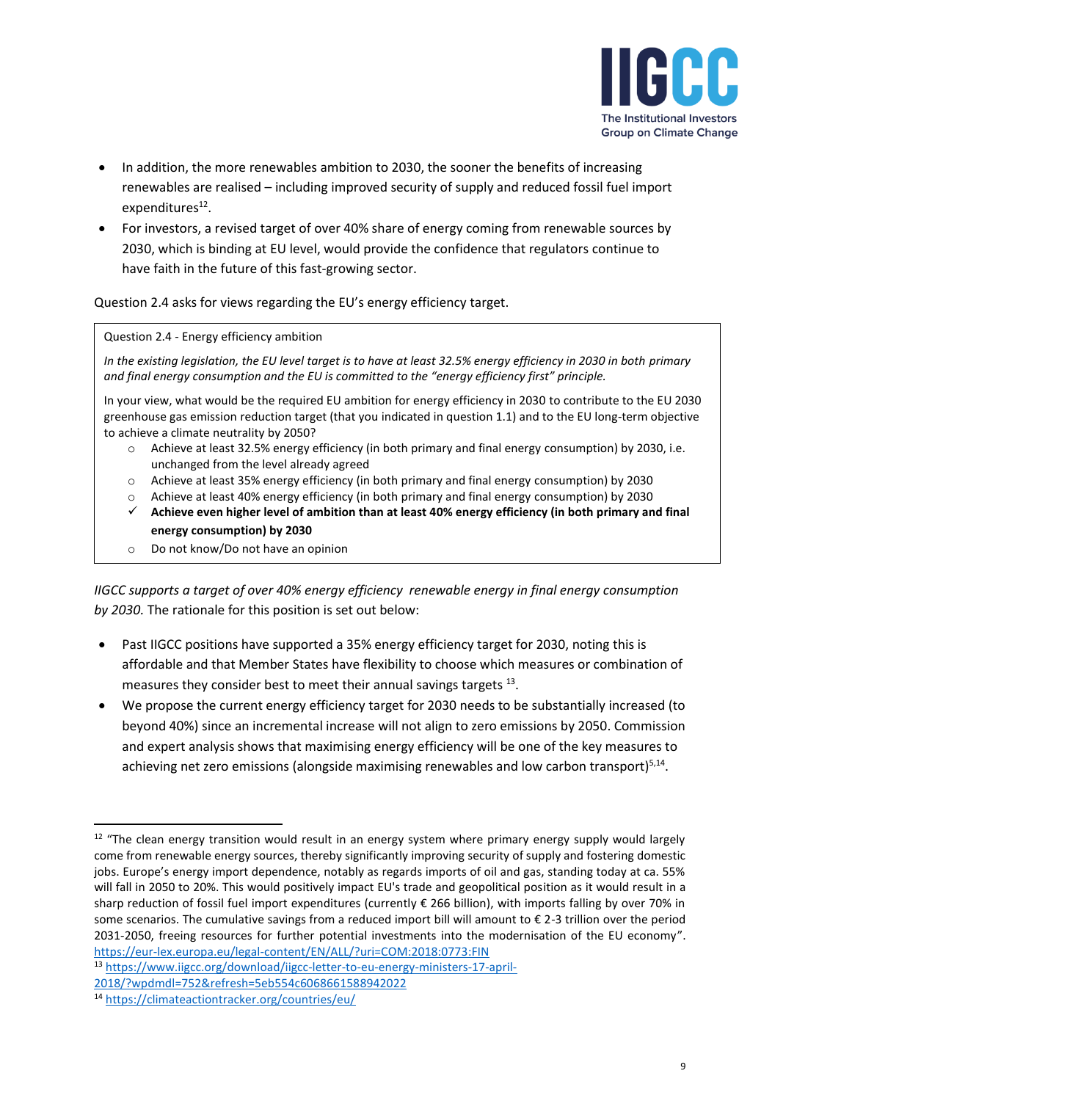<span id="page-9-1"></span><span id="page-9-0"></span>

- We recognise that the EU is challenged to meet its current energy efficiency targets. The EU is not on track to meet its 20% energy efficiency target by 2020<sup>15,16</sup>, which implies it will be difficult to meet the 'at least 32.5%' energy efficiency target for 2030 (which was revised upwards from 'at least 27%' by 2030 in 2018).
- However, at the same time, the current energy efficiency target for 2030 needs to be increased since it is part of existing policies that together will fall short of achieving net zero emissions by 2050. Additional efforts will be needed, as well as fully implementing existing policies.

Question 2.5.1 asks for views regarding solid fossil fuels, such as coal, lignite, peat and oil shale, towards meeting an increased 2030 greenhouse gas reduction target in line with net zero emissions by 2050.

Question 2.5.1 - Solid fossil fuels

*Solid fossil fuels, such as coal, lignite, peat and oil shale (herein referred to as "solid fossil fuels") have greatly supported the development of our economies since the industrial revolution. At the same time, these fuels result in high greenhouse*

*gas and other polluting emissions. Their use without abating their emissions is thus not compatible with the EU's 2050 climate neutrality objective.*

In your opinion, how can this be addressed in addition to the existing legislation and greenhouse gas emission reduction targets for 2030 and 2050? Multiple options are possible.

- $\circ$  No further public intervention is needed in addition to existing framework
- $\circ$  Regulate on the national level, by imposing a phase out of solid fossil fuels in power generation by a certain date
- $\circ$  Regulate on the national level, by imposing a phase out of solid fossil fuels in heating by a certain date
- $\circ$  Clearly indicate to consumers that the use of solid fossil fuels in heating is not sustainable
- o Give a stronger price signal on EU and national level for fuel switch away from solid fossil fuels (e.g. through carbon taxation or emission trading)
- o Phase out of any public support to solid fossil fuel related investments and use.
- $\circ$  Promote clean technologies (such as carbon capture and storage/utilisation), which could allow for the continuation of the consumption of solid fossil fuels
- o Promote carbon-neutral power generation and electrification of the final demand (e.g. renewablesbased power generation and electric heat pumps and vehicles)
- o Do not know/Do not have an opinion

<sup>15</sup> [https://ec.europa.eu/energy/topics/energy-efficiency/targets-directive-and-rules/eu-targets-energy](https://ec.europa.eu/energy/topics/energy-efficiency/targets-directive-and-rules/eu-targets-energy-efficiency_en#progress-towards-the-2020-target)[efficiency\\_en#progress-towards-the-2020-target](https://ec.europa.eu/energy/topics/energy-efficiency/targets-directive-and-rules/eu-targets-energy-efficiency_en#progress-towards-the-2020-target)

<sup>&</sup>lt;sup>16</sup>The Commission reports that while energy consumption decreased between 2007 and 2014, it increased between 2014 and 2017. If energy consumption continues to increase, the EU will not reach its 2020 target for both primary and final energy consumption. The increase could be partly attributed to good economic performance since 2014, increasing wealth and lifestyle changes, low oil prices and colder winters. While energy efficiency measures could offset these effects in the past, achieved savings were insufficient because of delays in implementing some policies and fewer new efforts. [https://ec.europa.eu/commission/sites/beta](https://ec.europa.eu/commission/sites/beta-political/files/report-2018-assessment-progress-energy-efficiency-targets-april2019_en.pdf)[political/files/report-2018-assessment-progress-energy-efficiency-targets-april2019\\_en.pdf](https://ec.europa.eu/commission/sites/beta-political/files/report-2018-assessment-progress-energy-efficiency-targets-april2019_en.pdf)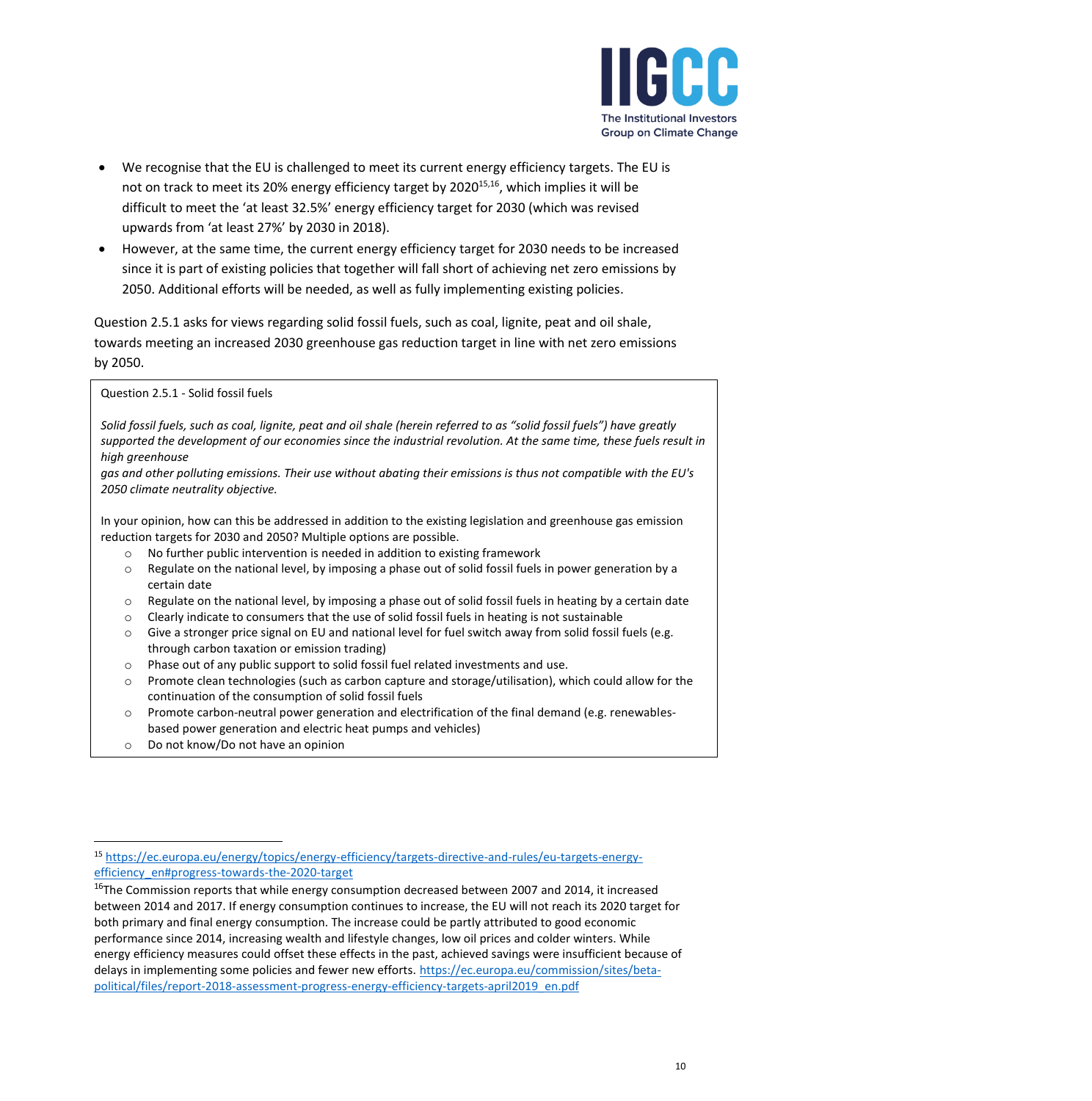

*IIGCC's position in relation to solid fuels for 2030 and 2030 is set out below:*

- *Give a stronger price signal on EU and national level for fuel switch away from solid fossil fuels (e.g. through carbon taxation or emission trading)*
- *Phase out of any public support to solid fossil fuel related investments and use.*
- *Promote clean technologies (such as carbon capture and storage/utilisation)*
- *Promote carbon-neutral power generation and electrification of the final demand (e.g. renewables-based power generation and electric heat pumps and vehicles)*
- *Phase out coal in the power sector by 2030<sup>17</sup>*
- *Ambitious timetable for phasing out other fossil fuels in other sectors and asset classes.*

Question 2.5.2 asks for views regarding the role of natural gas and other gases towards meeting an increased 2030 greenhouse gas reduction target in line with net zero emissions by 2050.

#### Question 2.5.2 - Natural gas

In your view, can natural gas and other gases help the EU energy system decarbonise and contribute to meeting the 2030 greenhouse gas reduction target with a view to achieving the EU long-term objective to achieve climate neutrality by 2050?

- o Yes, natural gas can help the EU reach the 2030 targets as it is a more climate friendly alternative to coal or oil in heating, transport and power generation and it is a source of flexibility for an increasingly renewable energy based power system
- o Natural gas may have a role as a transition fuel but, at the latest after 2030, it should be increasingly replaced by carbon-neutral alternatives, such as biogas, bio-methane, green hydrogen and e-gas
- o Natural gas is a fossil fuel, its continued use will make it harder to meet the 2030 target and create lockin effects in the longer term; a focus on energy efficiency and electrification will help reduce demand for natural gas
- o Do not know/Do not have an opinion

*IIGCC's position is that natural gas is a fossil fuel, its continued use will make it harder to meet the 2030 target and create lock-in effects in the longer term; a focus on energy efficiency and electrification will help reduce demand for natural gas – but in parallel the use of carbon neutral alternatives should be considered, especially where existing gas infrastructure is fit-for-purpose.* 

<sup>17</sup> <https://www.iigcc.org/resource/investor-letter-on-power-sector-decarbonisation/>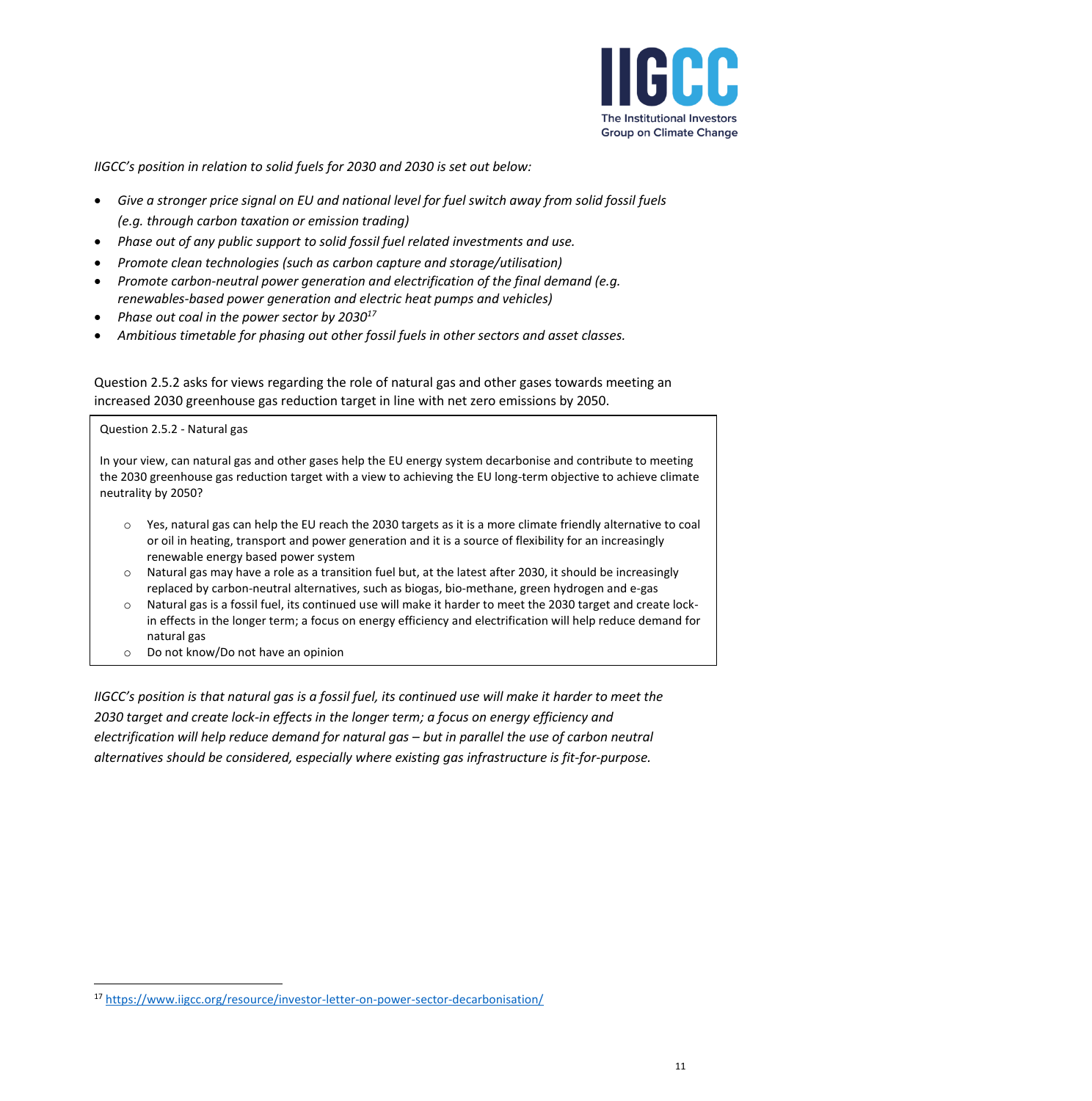

# **Buildings**

Question 2.6.1 - Residential buildings - solutions for home owners

For residential buildings, please rate the options below to indicate what you would consider as most relevant solutions towards climate neutral homes for home owners. Rating from 5 (very relevant) to 1 (little relevant). Not all options need to be rated.

| Action/instrument                                                                          |  | 3 | 4 |  |
|--------------------------------------------------------------------------------------------|--|---|---|--|
| Replace the current heating & cooling system by a more efficient one (e.g. replace a gas   |  |   |   |  |
| boiler by a heat pump)                                                                     |  |   |   |  |
| Replace old or inefficient heating equipment using bioenergy, solid or liquid fossil fuels |  |   |   |  |
| Use renewable energy on-site (e.g. biomass, solar thermal, PV panels, geothermal) or off-  |  |   |   |  |
| site through district heating/cooling networks                                             |  |   |   |  |
| Improve the thermal properties of the building's envelope through better insulation and    |  |   |   |  |
| windows                                                                                    |  |   |   |  |
| Use smart technologies (e.g. building automation and control systems, room temperature     |  |   |   |  |
| controls, smart meters)                                                                    |  |   |   |  |
| Use more energy efficient appliances                                                       |  |   |   |  |

*IIGCC's position is that all of the above proposed options are relevant towards climate neutral homes* 

*– but with the exception of bioenergy, which should be prioritised for consumption outside of buildings (such as industry or jet fuels).*

| Question 2.6.2 – Non-residential buildings - solutions for buildings owners                                                                                                                                                                                                                                                 |   |   |   |   |  |  |  |  |
|-----------------------------------------------------------------------------------------------------------------------------------------------------------------------------------------------------------------------------------------------------------------------------------------------------------------------------|---|---|---|---|--|--|--|--|
| For non-residential buildings such as offices, shops, hospitals, schools, please rate the options below to indicate<br>what you would consider as most relevant solutions towards climate neutral buildings for building owners. Rating<br>from 5 (very relevant) to 1 (little relevant). Not all options need to be rated. |   |   |   |   |  |  |  |  |
| Action/instrument                                                                                                                                                                                                                                                                                                           | 1 | 2 | 3 | 4 |  |  |  |  |
| Use of building automation and control systems and smart building technologies                                                                                                                                                                                                                                              |   |   |   |   |  |  |  |  |
| Improve the thermal properties of the building's envelope through better                                                                                                                                                                                                                                                    |   |   |   |   |  |  |  |  |
| insulation and windows                                                                                                                                                                                                                                                                                                      |   |   |   |   |  |  |  |  |
| Introduce more energy efficient heating & cooling systems                                                                                                                                                                                                                                                                   |   |   |   |   |  |  |  |  |
| Use renewable energy on-site (e.g. biomass, solar thermal, PV panels,                                                                                                                                                                                                                                                       |   |   |   |   |  |  |  |  |
| geothermal) or off-site through district heating/cooling networks                                                                                                                                                                                                                                                           |   |   |   |   |  |  |  |  |
| Apply energy management systems                                                                                                                                                                                                                                                                                             |   |   |   |   |  |  |  |  |

*IIGCC's proposed position is that all of the above proposed options are relevant towards climate neutral buildings for building owners– but with the exception of bioenergy, which should be prioritised for consumption outside of buildings (such as industry or jet fuels).*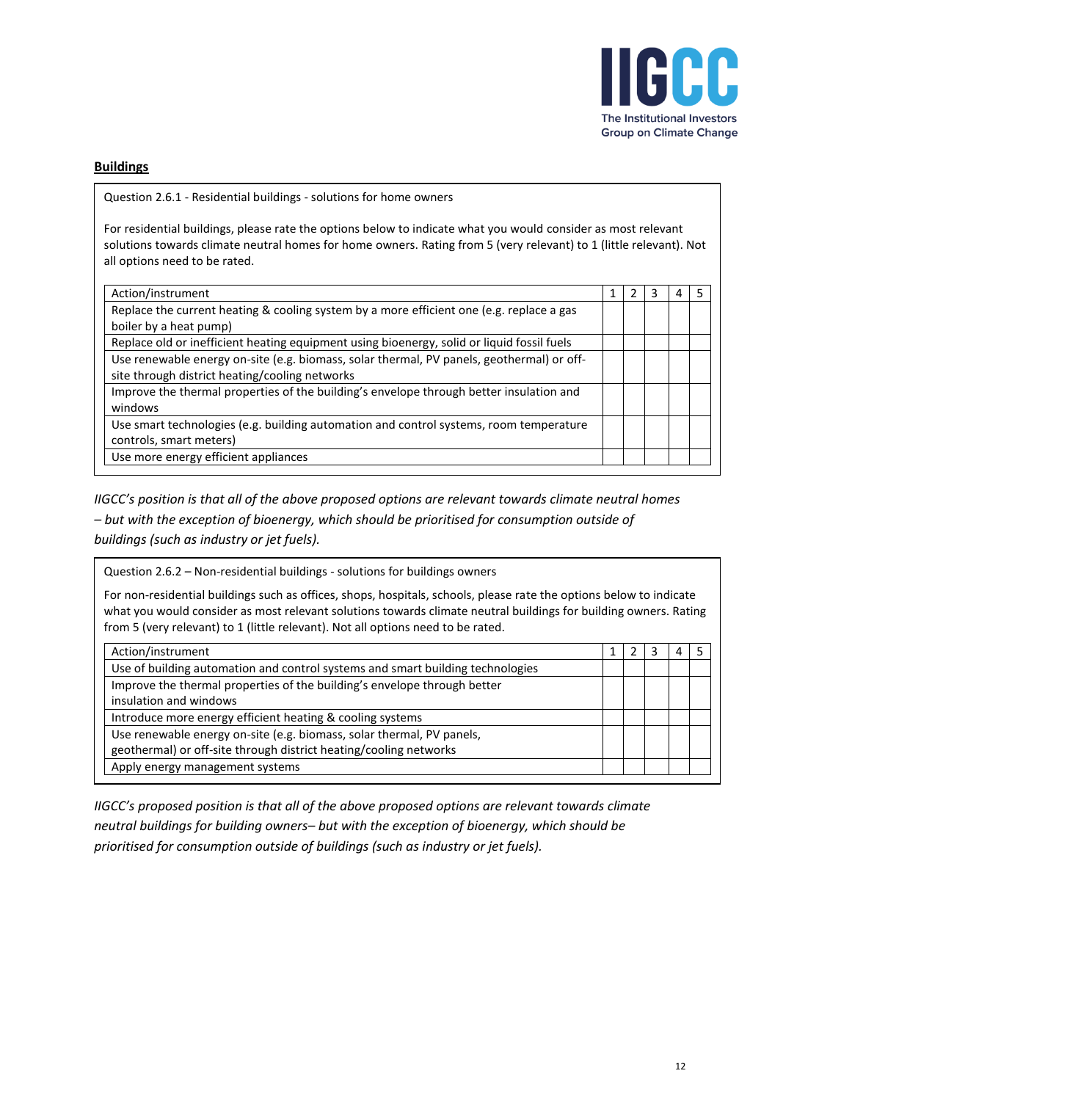

### Question 5.6.3 - Renovations

*Renovation is a key tool to reduce greenhouse gas emissions from buildings, promote the uptake of renewable energy and improve energy performance.*

In your view, how building renovation could be best incentivised? Multiple options are possible.

- ✓ **Removing administrative barriers preventing energy efficiency and renewable solutions**
- o Raising awareness and communicating better the wider benefits of sustainable buildings, notably in terms of costs savings
- ✓ **More frequent and clear information about gas consumption enabled by smart meters to increase consumers' awareness**
- $\circ$  Better education and training of architects, engineers and workforce to provide quality renovations
- ✓ **Targets for mandatory renovation in specific sectors, e.g. public buildings, social housing, schools, hospitals**
- o Energy saving obligation schemes
- $\circ$  Obligation to go beyond a certain energy performance standard before renting, phasing out the worstperforming buildings
- ✓ **Financial mechanisms (access to finance and incentives), including schemes directly attached to the property itself, and not to the person renting the building**
- o Promoting one-stop-shops, reducing administrative burden and delays and other approaches to facilitate the "renovation journey", including prefabricating energy efficiency solutions
- $\circ$  Giving households right to a free, independent energy audits (e.g. paid by authorities or via an obligation on fossil heating fuel suppliers)
- o Carbon pricing
- ✓ **Aggregating smaller projects to make the investment more attractive**
- ✓ **Working with building portfolio owners in order to shift to climate neutral/low emission buildings**
- ✓ **Promoting the use of Energy Performance Contracts and Energy Service Companies**
- ✓ **Public sector leading by example (e.g. renting or buying climate neutral/low emission buildings or renovating existing public buildings)**
- $\circ$  Encourage better urban planning, for the construction of sustainable buildings and the refurbishment of existing buildings and promote green infrastructure (e.g. green roofs or green walls)
- ✓ **For rented buildings/apartments, finding new ways to share the costs and benefits of green solutions with the landlord**
- $\circ$  Encourage construction sector to apply circular approaches, in particular design for easy dismantling and expansion of life span, apply material efficiency, use low carbon materials and maximise recycled/reused content

*IIGCC's position is to strongly support scaled up efforts on buildings renovations, via the incentives indicated above. In particular, we recommend the below, as elaborated in recent DWS Research Institute papers <sup>18</sup> and a recent letter from the Energy Efficiency Financial Institutions Group (EEFIG)<sup>19</sup>:*

• *Align incentives between commercial building owners and tenants by:*

<sup>&</sup>lt;sup>18</sup>Retrofitting buildings as economic stimulus- Recommendations for the European Commission, DWS Research Institute (April 2020); Green, healthy buildings as economic stimulus - EU policy recommendations on starting a paradigm shift (May 2020)

<sup>&</sup>lt;sup>19</sup> Energy Efficiency Financial Institutions Group (EEFIG) private sector Steering Committee input to the EU Commission's 'Rebuilding Europe' economic stimulus and Renovation Wave policy discussion – letter dated 20th April 2020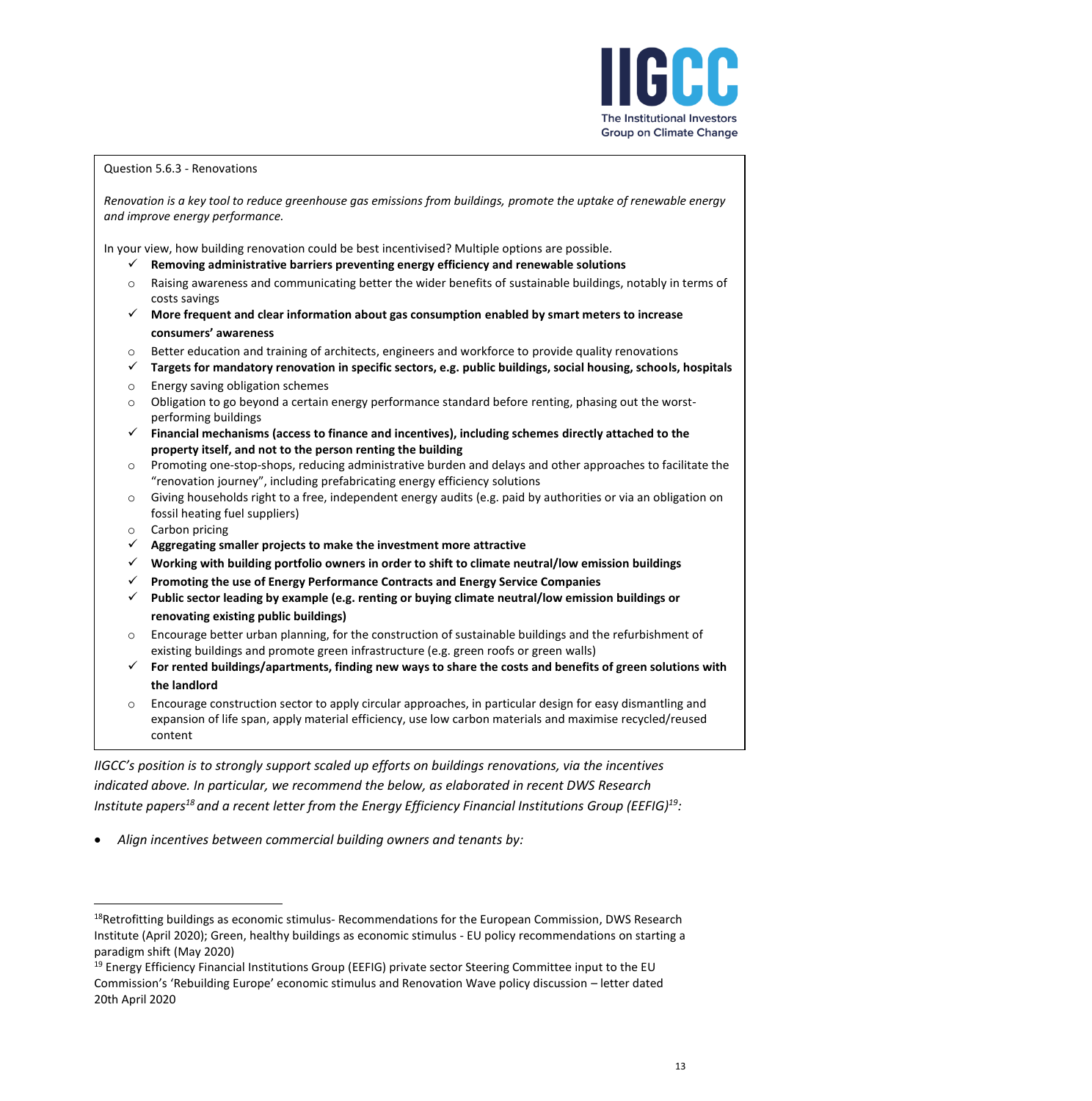

- o *EU publishing Member State guidance that, as part of smart meter roll-out, tenants should be encouraged or even required to share energy use data with their building owners, while appropriately addressing data privacy issues.*
- o *Ensure retrofit costs can be shared between building owners and tenants through building service charges; higher service charges can be offset by lower energy costs. It is noted that some member states (Austria, Finland, Germany, Sweden) do not allow costs of retrofits to be shared between building owners and tenants through building service charges; other member states do not have this restriction (Belgium, France, Italy, Netherlands, Poland, Portugal, Spain).*
- *Ensure the time and location of energy and carbon savings is accurately measured instead of 'deeming' savings, using smart meters where possible. This will more accurately measure carbon savings, could help strengthen incentives for the retrofit industry to deliver quality projects and help encourage behaviour changes. In particular, the EU could consider enhanced engagement with California to learn about standardised meter savings approaches (such as CalTRACK methods) and convene EU stakeholders to develop an equivalent of this type of approach. Summary information regarding CalTRACK is below:*
	- o *California has led the way in developing a standardised metered savings approach through the industry-wide adoption of the CalTRACK [\(https://www.caltrack.org\)](https://www.caltrack.org/) standard methodology for calculating baseline energy consumption.*
	- o *In January 2019, the California Public Utilities Commission (CPUC) published in updated rulebook for utilities using metered savings approaches<sup>20</sup> in their energy efficiency programs.*
	- o *CalTRACK is an important enabler of residential retrofit markets in California and other US states. CalTRACK is a set of empirically tested methods to standardise the way normalised meter-based changes in energy consumption are measured and reported. Nearly 100 experts from utilities, regulators, energy efficiency advocates, implementors, evaluators and academics participated in CalTRACK development.*
	- o *When the CalTrack approach is taken across a portfolio of home retrofit projects, it gives a reliable quantification the true, weather-normalised savings achieved by an energy efficiency programme. In any portfolio, some projects will exceed expected performance while others will under-perform, but in a properly targeted programme these effects balance out.*
	- *Create a European 'pay for performance' energy efficiency market that uses smart meter data to financially value the time and location of projects' energy and carbon savings, and start efforts that will lead to energy utilities writing procurement contracts for energy efficiency. Receiving revenue and not just cost savings is a paradigm shift that would make it easier to convince householders and businesses to retrofit their buildings. We recommend the EU and relevant stakeholders (including energy companies, retrofit project developers and*

<sup>&</sup>lt;sup>20</sup> CPUC January 2019 [https://www.recurve.com/blog/cpuc-releases-version-2-0-of-the-meter-based-nmec](https://www.recurve.com/blog/cpuc-releases-version-2-0-of-the-meter-based-nmec-rulebook)[rulebook](https://www.recurve.com/blog/cpuc-releases-version-2-0-of-the-meter-based-nmec-rulebook)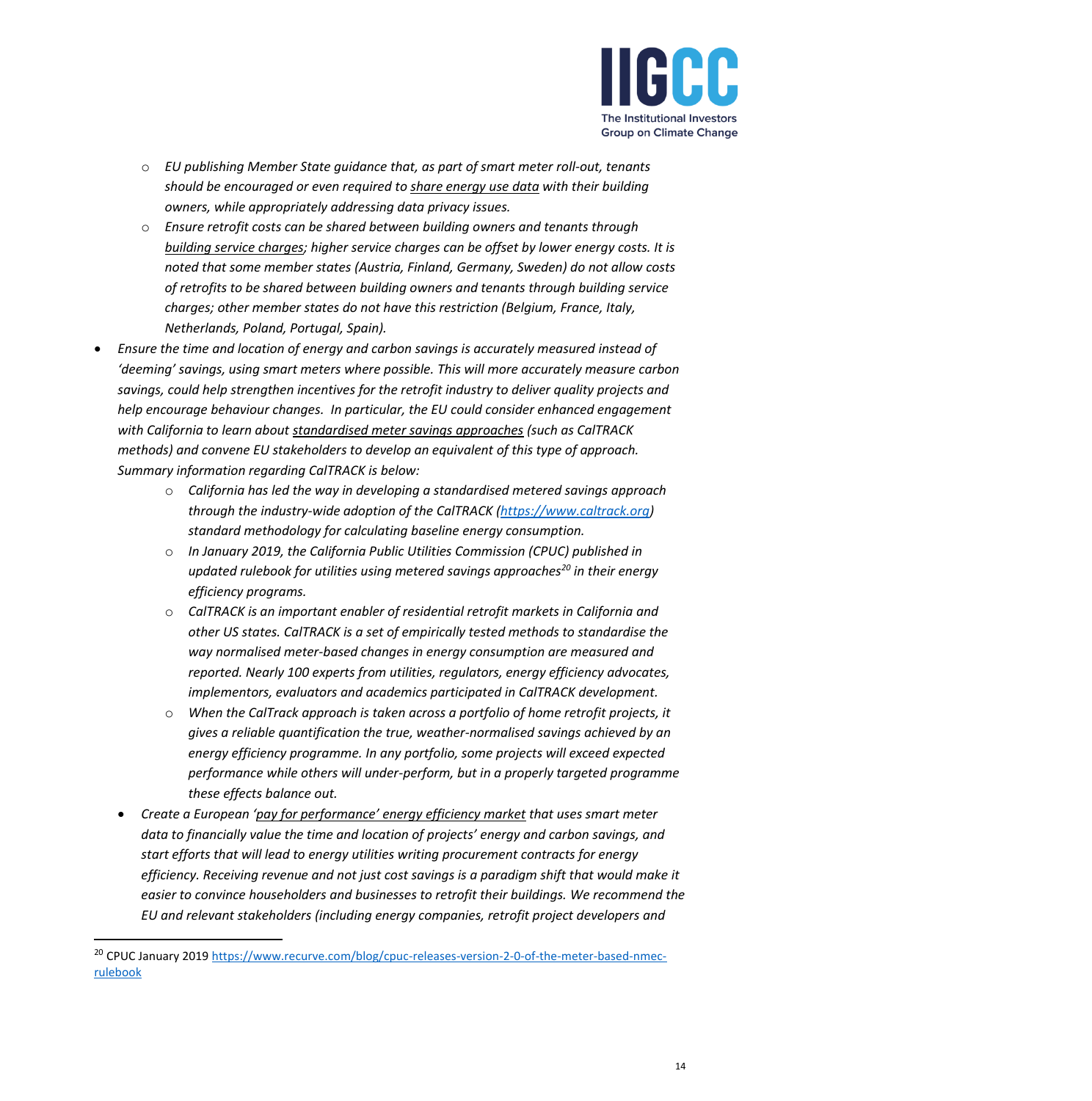

*the financial sector) partner with leading US states and companies to do this, building on experience within Europe – e.g. Germany's "Savings Meter" (Einsparzaehler) provides a good foundation for a pay for performance market.*

• *Ensure building specific minimum efficiency standards are implemented by Member States. As the Commission concluded, performance standards are "the strongest measure to increase the rate of renovations, providing a clear signal to investors"*<sup>21</sup>*We recognise the substantial efforts made by the EU taxonomy makes to set standards on some sectors. For buildings, standards should draw on the EU and investor funded Carbon Risk Real Estate Monitor CRREM project.* 

### **Industry**

Question 2.7 asks for views regarding the importance of technologies and other solutions for reducing emissions in the industrial installations up to 2030.

#### Question 2.7 – Industry

*Industry is responsible for 25% of the final energy consumption and for about 20% of the total greenhouse gas emissions. Significantly reducing their emissions in order to contribute to climate neutrality by 2050 and to meet the zero pollution ambition is a particular challenge, and will require technologies to be tested and deployed at scale within the 2030 timeframe, taking into account the investment cycles in industry.*

Please rate the items in the table below to indicate the importance of the technologies and other solutions for the reduction of greenhouse gas emissions in industrial installations, in the 2030 time horizon. Rating from 5 (very important) to 1 (little important). Not all options need to be rated.

| Action/instrument                                                                        |   | 3 | 4 | 5  |
|------------------------------------------------------------------------------------------|---|---|---|----|
| Higher energy efficiency of industrial processes                                         |   |   |   | V  |
| <b>Electrification of industrial processes</b>                                           |   |   | ν |    |
| Use of hydrogen in industrial applications as e.g. fuel, feedstock or reducing agent     |   | v |   |    |
| Use of e-fuels in industrial applications                                                | V |   |   |    |
| Use of sustainable biomass as a feedstock (e.g. in the chemicals industry)               |   |   | V |    |
| Use of sustainable biomass as a fuel                                                     |   |   |   | V  |
| Use of carbon capture and storage or carbon capture and use                              |   |   |   | V  |
| Developing a more circular economy where products and materials are more re-used         |   |   |   | νI |
| and recycled, developing new business concepts                                           |   |   |   |    |
| Substitution of emissions intensive products by alternative products produced with no or |   |   |   | νI |
| low greenhouse gas emissions                                                             |   |   |   |    |

<sup>&</sup>lt;sup>21</sup> EU Commission, Nov 2016. Commission Staff Working Document "Good Practice in Energy Efficiency"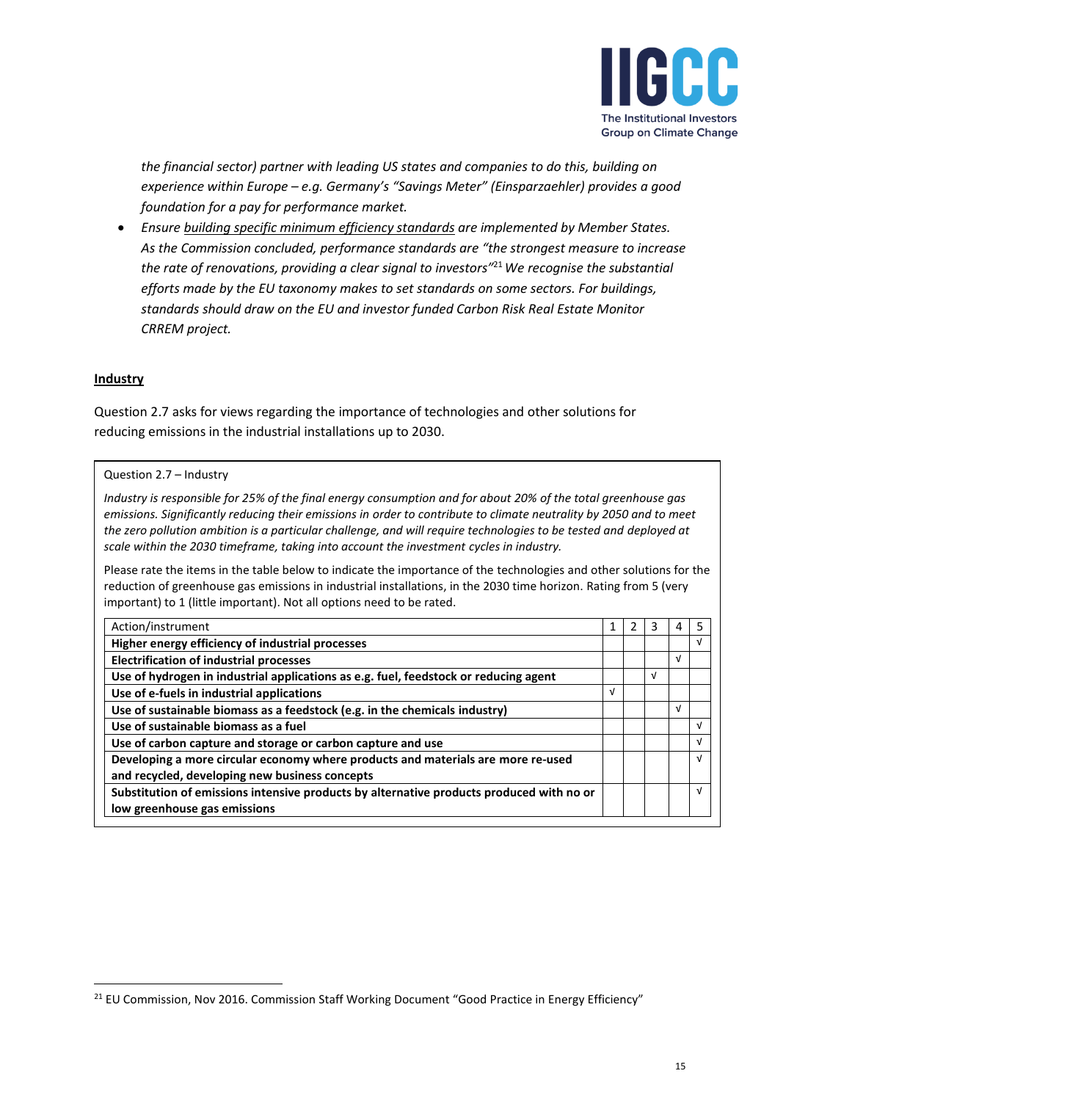

Question 5.8 asks for views regarding the enabling conditions for reducing emissions in industry up to 2030.

Question 5.8 – Enabling conditions and policies for industrial transformation

*Many industrial players have in their recent industrial roadmaps committed to achieving the objective of a climate-neutral Europe by 2050, though they point out that there are specific enabling conditions, next to a sufficient carbon price signal in the EU Emissions Trading System, that need to be met for them to be able to do so.*

Please rate the enabling conditions for the reduction of greenhouse gas emissions in industry, in the 2030 time horizon. Rating from 5 (very important) to 1 (little important). Not all options need to be rated.

| Action/instrument                                                                           | $\mathbf{1}$ | $\overline{2}$ | 3 | 4 | 5          |
|---------------------------------------------------------------------------------------------|--------------|----------------|---|---|------------|
| Progressive decarbonisation of energy supply and of industrial feedstock                    |              |                |   |   | $\sqrt{ }$ |
| Competitive clean energy prices and feedstocks                                              |              |                |   |   |            |
| Markets for zero- and low-carbon products via policy intervention (e.g. labelling public    |              |                |   |   | $\sqrt{ }$ |
| procurement, standards, guarantees of origin)                                               |              |                |   |   |            |
| EU legal and financing framework for infrastructure, networks and grids                     |              |                |   |   |            |
| Reduced administrative burdens e.g. faster access to construction and environmental         |              |                |   |   |            |
| permits                                                                                     |              |                |   |   |            |
| Addressing public perception of some technologies, such as carbon capture and storage       |              |                |   |   |            |
| (CCS) and carbon capture and use (CCU)                                                      |              |                |   |   |            |
| Develop an EU methodology to certify carbon dioxide removal credits at the level of         |              |                |   |   |            |
| installations for different types of carbon dioxide removals in energy and industry,        |              |                |   |   |            |
| including use of bioenergy with CCS / mineralisation, air capture with CCS/ mineralisation. |              |                |   |   |            |
| More circular economy, ensuring we re-use and recycle more products and materials in        |              |                |   |   |            |
| the EU, choose products with smaller environmental and carbon footprint, reduce waste       |              |                |   |   |            |
| and develop new business concepts for EU industry                                           |              |                |   |   |            |
| Making mandatory the implementation of the recommendations in the energy audits             |              |                |   |   |            |
| Offer SMEs the right to free energy audits or similar support                               |              |                |   |   |            |
| Border adjustment mechanism allowing EU industries to decarbonise without risk of           |              |                |   |   |            |
| "carbon leakage", i.e. production shift to countries with less strict climate regulation    |              |                |   |   |            |
| Enhanced focus on joint solutions by the social partners contributing to the achievement    |              |                |   |   |            |
| of climate-neutrality and to address just transition within the sector                      |              |                |   |   |            |
| Support instruments providing stable incentives and increased                               |              |                |   |   |            |
| investment certainty such as carbon contracts for difference                                |              |                |   |   |            |
| Increased coherence of price signals (including taxes, levies, carbon prices) for           |              |                |   |   | $\sqrt{ }$ |
| incentivising clean energy technologies                                                     |              |                |   |   |            |
| Stronger EU Emissions Trading System price signal                                           |              |                |   |   |            |
| Support measures that would allow closing the financing gap for the demonstration and       |              |                |   |   | $\sqrt{ }$ |
| first deployment of innovative low-carbon technologies or products, and seamless            |              |                |   |   |            |
| combination with other EU funding instruments, such as a strengthened Innovation Fund       |              |                |   |   |            |
| Secure supply of sustainable raw materials needed for clean technology value chains         |              |                |   |   |            |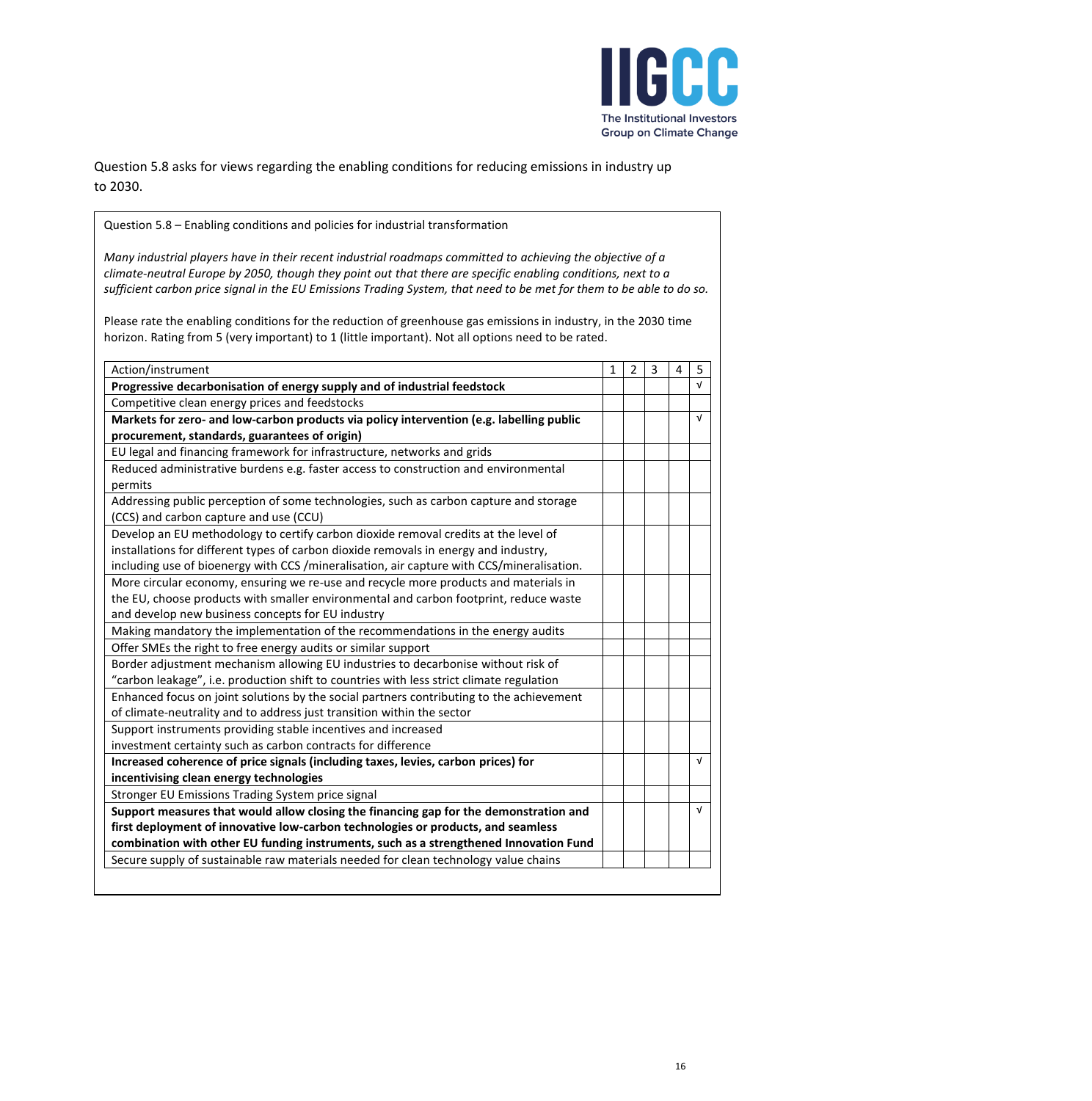

# **Mobility**

Question 2.8 asks what which technologies, approaches and barriers are most important for reducing emissions in the road transport sector.

| Question 2.8 - Mobility: road transport                                                                                                                                                                                                                                                                                                                                                                                                                                                                                                                                                                                                       |              |                |            |            |            |
|-----------------------------------------------------------------------------------------------------------------------------------------------------------------------------------------------------------------------------------------------------------------------------------------------------------------------------------------------------------------------------------------------------------------------------------------------------------------------------------------------------------------------------------------------------------------------------------------------------------------------------------------------|--------------|----------------|------------|------------|------------|
| Road transport is responsible for around 70% of the EU greenhouse gas emissions in transport and around 20% of<br>total EU emissions. Therefore, it plays an important role in the transition towards a climate neutral economy and<br>any increase of<br>ambition of the 2030 greenhouse gas emission reduction target. The EU has a number of policies in place, such as<br>for instance minimum fuel taxation and targets for 2025 and 2030 to reduce CO2 emissions of new cars, vans and<br>trucks. Please note, the Commission has also launched a relevant public consultation for the Strategy on<br>"Sustainable and Smart Mobility". |              |                |            |            |            |
| In view of climate and environmental challenges, please rate how important it is for EU action to focus on the                                                                                                                                                                                                                                                                                                                                                                                                                                                                                                                                |              |                |            |            |            |
| following areas. Rating from 5 (very important) to 1 (little important). Not all options need to be rated.                                                                                                                                                                                                                                                                                                                                                                                                                                                                                                                                    |              |                |            |            |            |
| Action/instrument                                                                                                                                                                                                                                                                                                                                                                                                                                                                                                                                                                                                                             | $\mathbf{1}$ | $\overline{2}$ | 3          | 4          | 5          |
| Increasing the share of more sustainable transport modes (e.g. supporting                                                                                                                                                                                                                                                                                                                                                                                                                                                                                                                                                                     |              |                |            |            | $\sqrt{ }$ |
| multimodality, active transport mode such as walking and cycling)                                                                                                                                                                                                                                                                                                                                                                                                                                                                                                                                                                             |              |                |            |            |            |
| Improving the efficiency of the whole transport system (e.g. through better traffic<br>management systems)                                                                                                                                                                                                                                                                                                                                                                                                                                                                                                                                    |              | $\sqrt{ }$     |            |            |            |
| Increasing the uptake of clean vehicles such as electric and hydrogen fuelled vehicles                                                                                                                                                                                                                                                                                                                                                                                                                                                                                                                                                        |              |                |            | $\sqrt{ }$ |            |
| (e.g. emission standards) and ensuring their efficient integration into the energy grid                                                                                                                                                                                                                                                                                                                                                                                                                                                                                                                                                       |              |                |            |            |            |
| Increase the uptake of sustainable alternative fuels (e.g. developing                                                                                                                                                                                                                                                                                                                                                                                                                                                                                                                                                                         |              |                | $\sqrt{ }$ |            |            |
| recharging/refuelling infrastructure, blending mandates)                                                                                                                                                                                                                                                                                                                                                                                                                                                                                                                                                                                      |              |                |            |            |            |
| Incentivising sustainable consumer choices and low-emission mobility practices (e.g.                                                                                                                                                                                                                                                                                                                                                                                                                                                                                                                                                          |              |                | $\sqrt{ }$ |            |            |
| increased application of the 'polluter-pays' and 'userpays' principles, better consumer                                                                                                                                                                                                                                                                                                                                                                                                                                                                                                                                                       |              |                |            |            |            |
| information on carbon footprint)                                                                                                                                                                                                                                                                                                                                                                                                                                                                                                                                                                                                              |              |                |            |            |            |
| Increasing investment in sustainable transport infrastructure and solutions (e.g. high-                                                                                                                                                                                                                                                                                                                                                                                                                                                                                                                                                       |              |                |            | $\sqrt{ }$ |            |
| speed rail, inland waterways, recharging and refuelling infrastructure)                                                                                                                                                                                                                                                                                                                                                                                                                                                                                                                                                                       |              |                |            |            |            |
| Fostering the deployment of innovative digital solutions in transport                                                                                                                                                                                                                                                                                                                                                                                                                                                                                                                                                                         |              |                |            | $\sqrt{ }$ |            |
| Improving affordability and accessibility of sustainable transport                                                                                                                                                                                                                                                                                                                                                                                                                                                                                                                                                                            |              |                |            | $\sqrt{ }$ |            |

In your view, what are the main barriers for market uptake of zero-emission vehicles?

- ✓ **Purchase price of low and zero-emission vehicles**
- ✓ **Availability of recharging/refuelling infrastructure**
- o Availability of vehicles models
- o Insufficient range capacity
- o Tax treatment of low and zero-emission vehicles
- o Other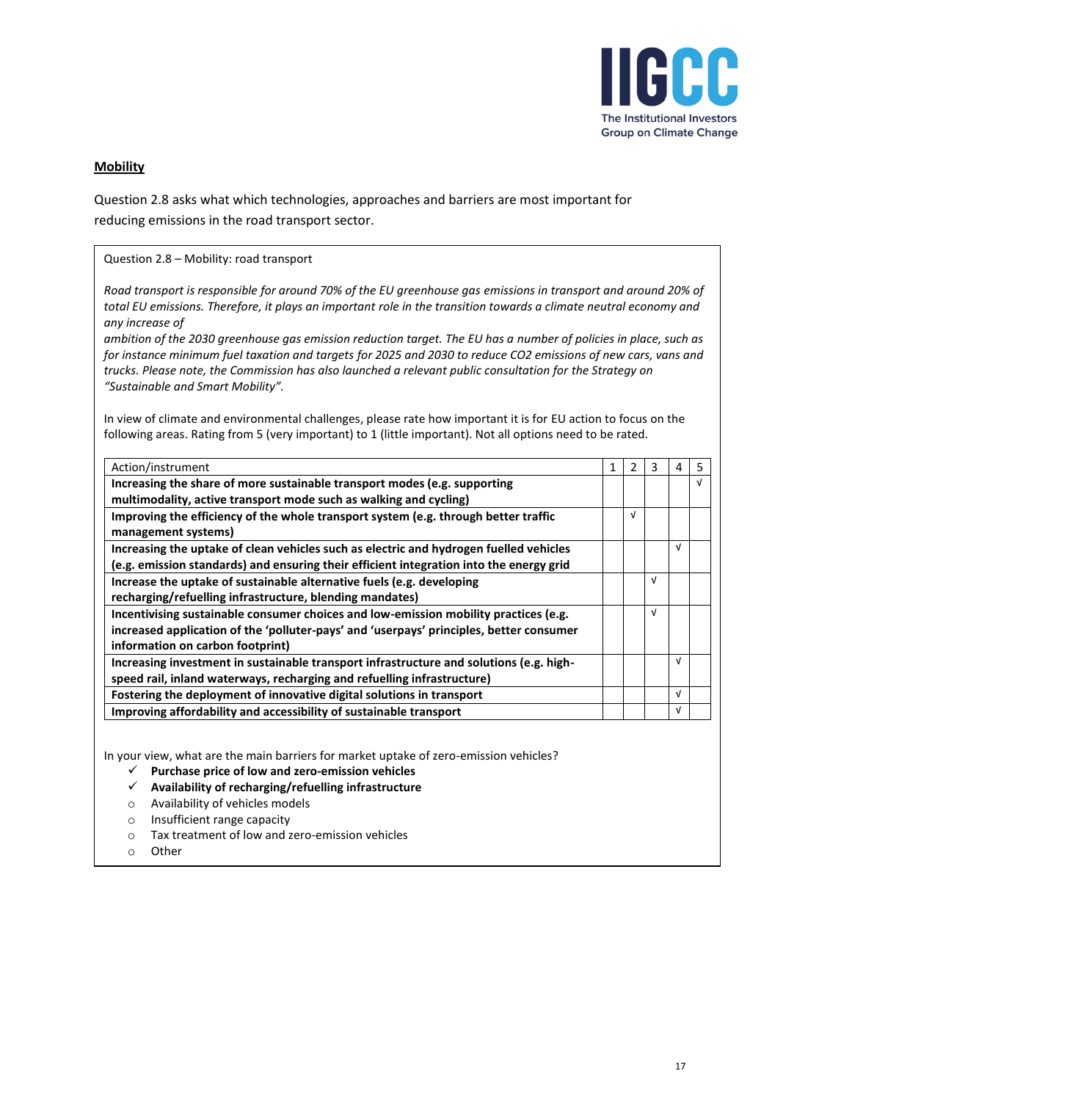

This position is consistent with previous IIGCC positions which have supported ambitious targets for  $CO<sub>2</sub>$  reduction for new cars and vans, ambitious vehicle standards, clearer incentives to support electrification of the EU fleet and mandating real-world CO2 tests for all vehicles<sup>22,23,24</sup>

## **Agriculture, forestry and land use**

Question 2.9 asks what solutions are most important to reduce emissions and increase rmeovals in the land use sectors.

Question 2.9 – Agriculture, Forestry and Land Use

*Land use can contribute to reducing greenhouse gas emissions by substituting carbon intensive fuels and fossil fuels by biomass and by increasing absorption of CO<sup>2</sup> in soil carbon and biomass. On the other hand, agriculture practices emit themselves greenhouse gas emission, and wood harvesting and agriculture practices release CO<sup>2</sup> from forests and land use.*

In your opinion, which of the solutions listed below play the most important role to reduce greenhouse gas emissions and increase CO2 removals in the land use sectors? Multiple options are possible.

- o Afforestation to increase forest cover in Europe
- o Sustainable forest management, restoration and preservation of forests to ensure existing forests absorb more CO2
- ✓ **Ensuring forests are a source of material for the bio-economy, while pursuing sustainable forest management practices**
- ✓ **Enhancing agriculture practices to allow to store more CO2 in agricultural soils and reduce activities that release such soil carbon**
- o Promoting agroforestry and agro-ecological practices
- o Agriculture/aquaculture as a source of biomass for bio-energy and bio-fuels: Based on food crops
- ✓ **Agriculture/aquaculture as a source of biomass for bio-energy and bio-fuels: Based on agricultural waste**
- o Agriculture/aquaculture as a source of biomass for bio-energy and bio-fuels: Based on woody biomass (e.g. perennials, woody and herbaceous crops, short rotation coppice)
- o Agriculture/aquaculture as a source of biomass for bio-energy and bio-fuels: Based on algae production
- o Conservation and restoration of organic soils, wetlands, peatlands
- o Conservation and restoration of grassland
- ✓ **Reducing emissions from livestock**
- ✓ **Reducing emissions from fertilizer, including through reduced fertilizer use, in agriculture**
- o Reducing emissions from tilling practices in agriculture
- o Shifting food and feed production from land to sustainable aquaculture

*IIGCC's positions above focus on solutions for reducing greenhouse emissions as well as pollution,*

*eutrophication and resource use. IIGCC would like to emphasize some additional solutions (not included in the list above):*

• *Avoiding imports of animal feeds (mainly soya), biofuels and beef from regions/countries involved in large-scale deforestation; not including palm oil as a recognised biofuel in the EU biofuel standard* 

<sup>22</sup> [https://www.iigcc.org/download/iigcc-letter-to-meps-on-vehicle](https://www.iigcc.org/download/iigcc-letter-to-meps-on-vehicle-emissions/?wpdmdl=758&refresh=5eb56ba56bb661588947877)[emissions/?wpdmdl=758&refresh=5eb56ba56bb661588947877](https://www.iigcc.org/download/iigcc-letter-to-meps-on-vehicle-emissions/?wpdmdl=758&refresh=5eb56ba56bb661588947877)

<sup>23</sup> [https://www.iigcc.org/download/iigcc-autos-letter-to-eu-policy-](https://www.iigcc.org/download/iigcc-autos-letter-to-eu-policy-makers/?wpdmdl=826&refresh=5eb56d25dd3cd1588948261)

[makers/?wpdmdl=826&refresh=5eb56d25dd3cd1588948261](https://www.iigcc.org/download/iigcc-autos-letter-to-eu-policy-makers/?wpdmdl=826&refresh=5eb56d25dd3cd1588948261)

<sup>24</sup> <https://igcc.org.au/wp-content/uploads/2017/01/IIGCC-2016-Auto-report-FINAL.pdf>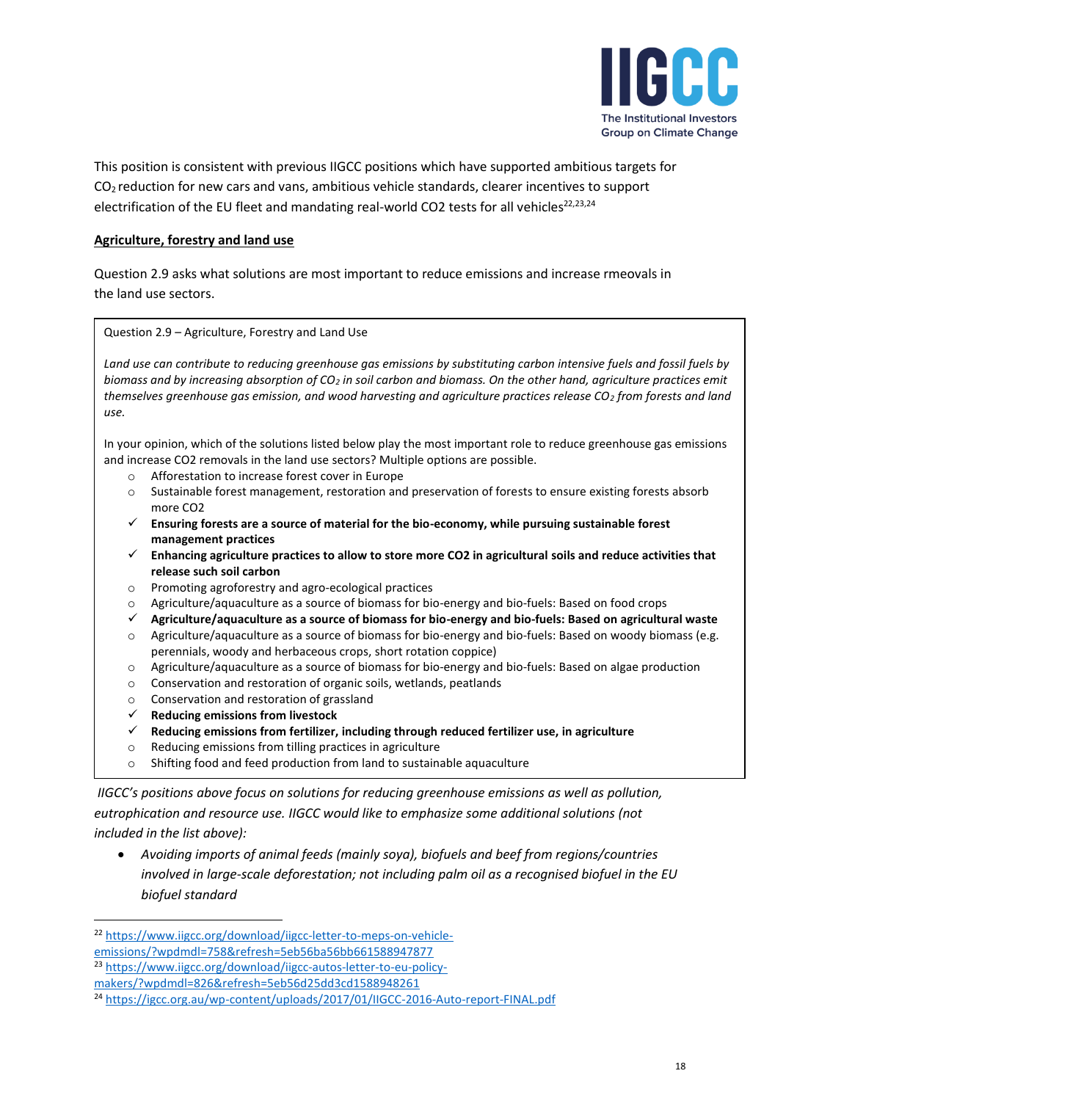

• *Incentivising more sustainable proteins, including utilising pricing signals (such as taxes and levies) to ensure the price of red meat internalises its high carbon, water, land and other environmental costs.* 

### **Waste management**

Question 5.9 asks what waste policies are the most important to reduce emissions in the waste sector.

Question 5.9 – Waste management

*The EU has a comprehensive legislation for waste management in place*

In your view, which waste policies would play the most important role to reduce greenhouse gas emissions? Multiple options are possible.

- o Introduce further waste recycling targets for instance related to construction and industrial waste
- ✓ **Introduce overall waste prevention target**
- ✓ **Introduce a target to reduce EU food waste**
- o Introduce a target to ensure a certain amount of our food and animal waste is converted into biogas
- o Introduce legislation focussed on reducing greenhouse gas emissions from wastewater and liquid waste (e.g. sewage sludge)
- ✓ **Prohibit landfilling of waste that can be treated differently and limit as much as possible incineration with a view to increasing recycling**
- o Harmonise the treatment of waste incinerators under climate legislation

## **3.3 Section 3 of the consultation: Enabling conditions and other policies**

Section 3 asks for high level preferences in relation to consumer choices and behavioural change (question 3.1), just transition (question 3.2), use of revenues from taxation and carbon pricing (question 3.3) and research, innovation and deployment (question 3.4).

### Question 3.1 – Consumer choice

*Consumer choices and behavioural change can considerably impact our greenhouse gas emissions. Which potential changes do you consider to have the highest potential to reduce greenhouse gas emissions?*

- o Use less the car. Walk, cycle and use public transport more often
- ✓ **Travel less by plane or replace it by less emitting alternatives, such as train travel or video conferencing**
- o Change your diet towards a more healthy and less carbon intensive one
- $\circ$  Avoid overconsumption, by changing demand for appliances, clothing and other products
- ✓ **Switch to product-as-a-service business models (e.g. leasing rather than owning products) or other circular business models (e.g. sharing)**
- ✓ **Move to a more energy and material efficient building**
- o Reduce and recycle more your waste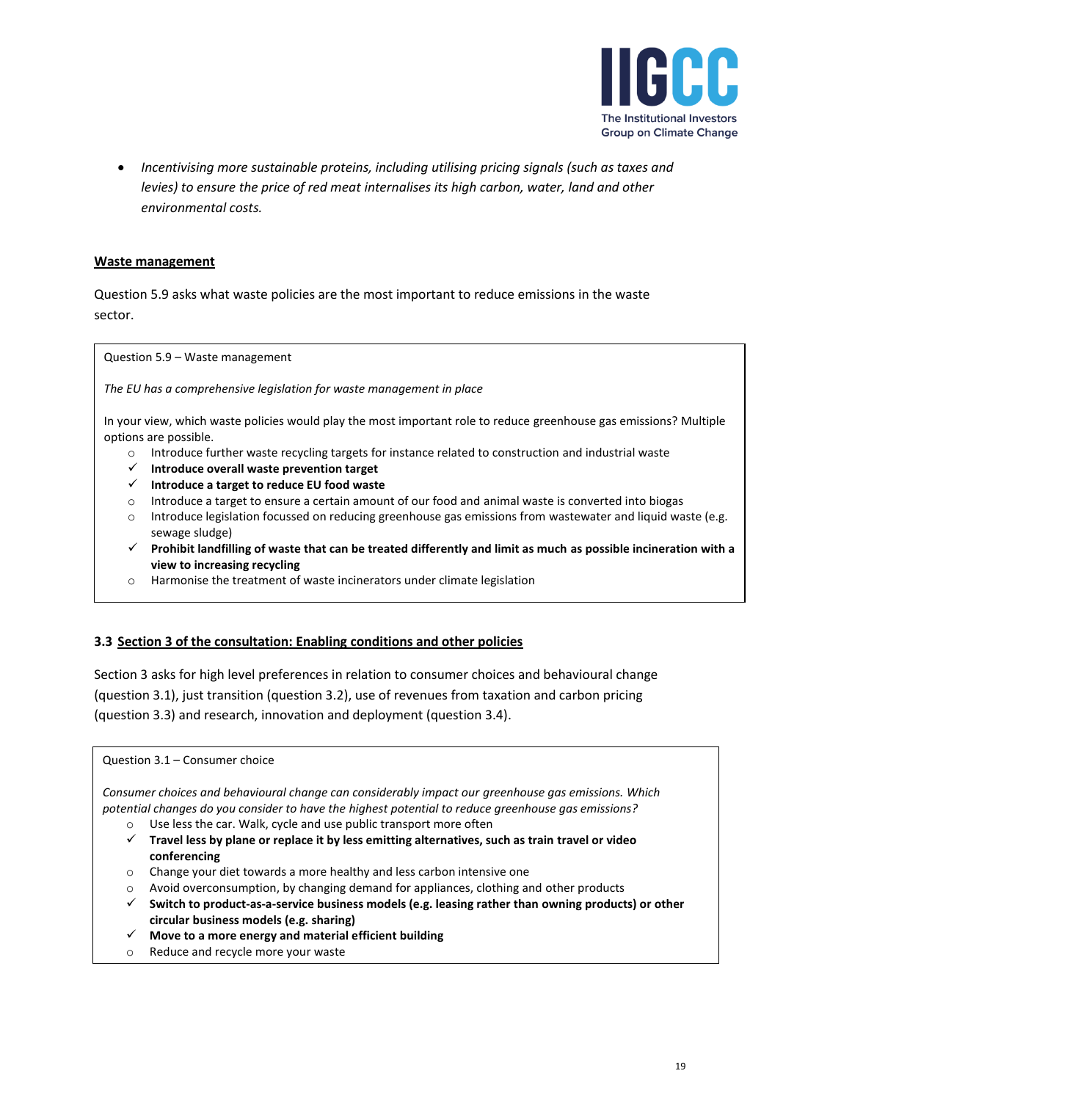

#### Question 3.2 – Just transition and employment

*An ambitious 2030 target for reduction of EU greenhouse gas emissions will represent a transition challenge for the economy as a whole and citizens. It is essential that the costs of this transition are shared. If costs are disproportionate for*

*some groups of society, measures are proposed to alleviate them. Likewise, benefits should be shared by all groups of society.*

Which type of actions should the EU support in the context of its funding tools under climate policy like the Modernisation Fund under to EU ETS to promote a just and socially balanced transition?

- ✓ **Economic diversification and modernisation away from the use of fossil fuels**
- ✓ **Energy system modernisation focussing on energy efficiency and renewable energies deployment**
- o Re-skilling of workers in greenhouse gas intensive sectors or sectors producing goods that are greenhouse gas intensive
- $\circ$  Social and welfare policies, such as policies addressing energy poverty and supporting labour market transitions
- o Other

Question 3.3 – Taxation and carbon pricing: use of revenue

Carbon pricing, while increasing the costs of energy, also offers the possibility to use revenue in a beneficial way. Which of the following would you consider as the most useful way of using proceeds from carbon pricing instrument?

- o Economic diversification and modernisation away from the use of fossil fuels
- o Recycle revenue via reductions in labour taxes (i.e. reform tax systems to make them more employment friendly)
- o Use revenue to compensate low income households, or other vulnerable groups
- o Use revenue to support low-income households in the transition process (e.g. targeted subsidies for home insulation and energy efficiency or low emission mobility)
- ✓ **Use revenue to finance deployment of green technologies, deployment of low-emissions mobility infrastructure, etc.**
- o Use revenue to support just-transition process in vulnerable regions

Question 3.4 – Research, innovation and deployment

In your view, where the government research funding would be most important to achieve deeper emission reductions by 2030 with a view to achieving a climate neutral EU by 2050. Please select at most five options.

- o Climate science
- ✓ **Hydrogen economy and fuel cells**
- o Synthetic fuels
- o Circular, zero-carbon industry
- ✓ **Carbon capture, use and storage technologies**
- o Energy efficiency
- o Renewable energy
- ✓ **Energy storage**
- ✓ **Sustainable and smart mobility**
- o Smart and sustainable buildings
- ✓ **Bio-economy, agriculture and forestry, nature-based solutions on land and sea**
- o Technology integration, infrastructure and digitalisation
- o Socio-economic and behavioural research and innovation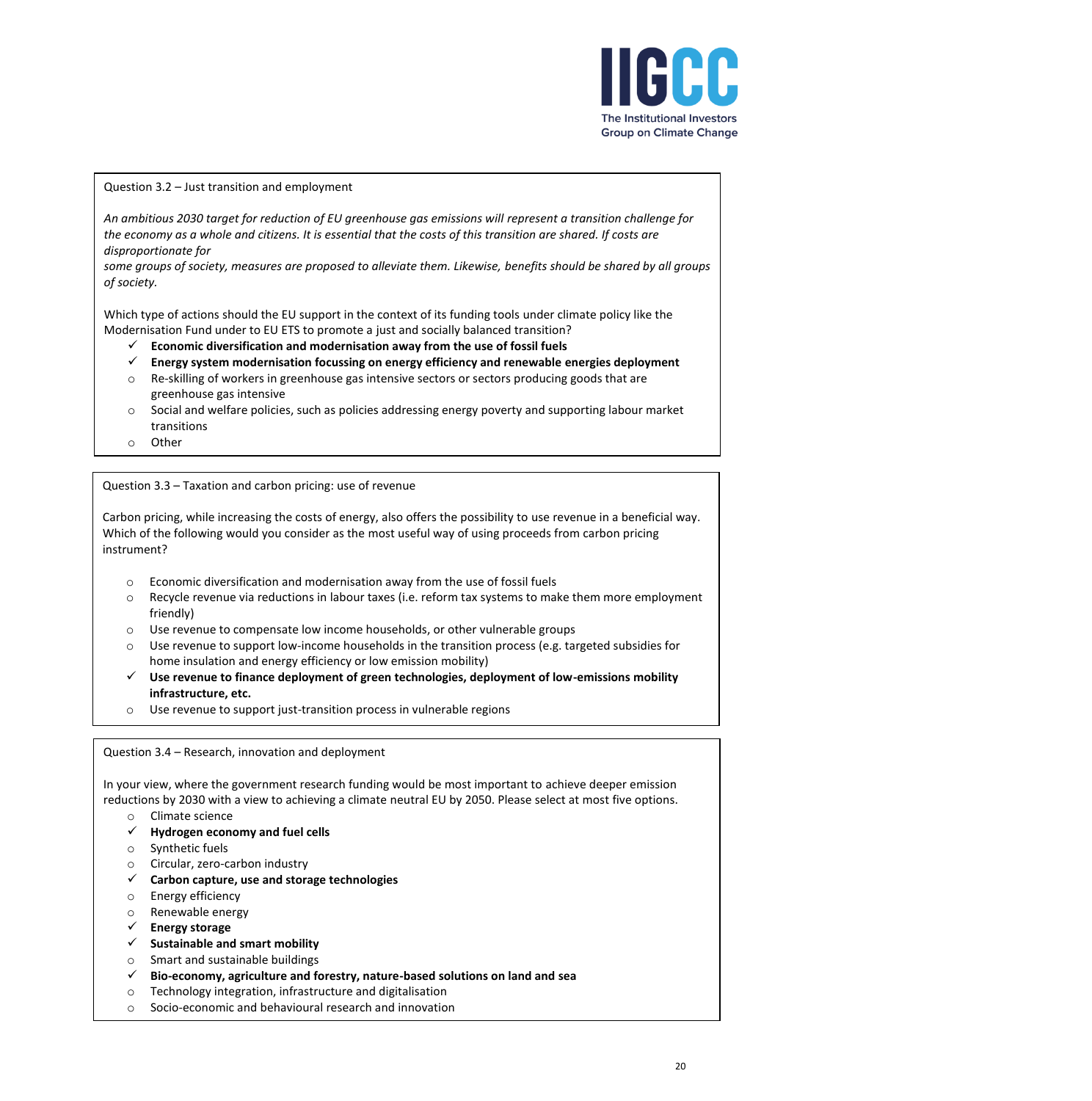

# **3.4 Section 5 of the consultation: Climate and energy policy design**

Section 5 of the consultation asks for views regarding the design of climate and energy policies. Questions 5.1-5.5 ask for views regarding the relative importance of the EU ETS versus the Effort Sharing Directive<sup>25</sup> versus the Land Use, Land Use Change and Forestry Regulation (LULUCF)<sup>26</sup>; and policy options for the same. The remaining questions in Section 5 (questions 5.6-5.9) are addressed in part 3.2 of this paper above.

Question 5.1 asks for views regarding the relative importance of the EU ETS versus Effort Sharing Directive<sup>27</sup> versus the Land Use, Land Use Change and Forestry Regulation (LULUCF)<sup>28</sup>.

Question 5.1 – Role of the different climate policy instruments

*The present climate legislation envisages that the sectors covered by the EU Emission Trading System will reduce emissions by 2030 with 43% compared to 2005. For the sectors covered the Effort Sharing Regulation the targets are set at a*

*combined reduction of 30% by 2030 compared to 2005. For the land use sink under the Land Use, Land Use Change and Forestry regulation the objective is to ensure that the EU carbon sink at least performs as well by 2030 as what is planned under current land use practices.*

Of these three key pieces of climate legislation which ones would require a substantial increase in ambition in order to allow the EU to achieve greenhouse gas emissions reduction in the range of 50% to 55% by 2030 compared to 1990.

Please rate the items in the table below. Rating from 5 (in need of a significant ambition increase) to 1 (not important, no increase in climate ambition is needed for this piece of legislation).

| Action/instrument                                 |  |  |  |
|---------------------------------------------------|--|--|--|
| <b>EU ETS</b>                                     |  |  |  |
| <b>Effort Sharing Regulation</b>                  |  |  |  |
| Land Use, Land Use Change and Forestry Regulation |  |  |  |

*IIGCC's position is to support increased and high ambition across all sectors.* As set out earlier in this

paper, substantial efforts will be required from all sectors ahead of 2030 to put Europe on a net zero emissions pathway.

<sup>&</sup>lt;sup>25</sup> The Effort Sharing Directive distributes between Member States greenhouse gas emission reduction efforts

in other sectors of the economy such as transport, buildings, small industry, agriculture and waste

<sup>&</sup>lt;sup>26</sup> The Land Use, Land Use Change and Forestry Regulation (LULUCF) regulates the emissions

and absorptions from the natural carbon dioxide sink (soil carbon and biomass) in the EU

<sup>&</sup>lt;sup>27</sup> The Effort Sharing Directive distributes between Member States greenhouse gas emission reduction efforts in other sectors of the economy such as transport, buildings, small industry, agriculture and waste

<sup>&</sup>lt;sup>28</sup> The Land Use, Land Use Change and Forestry Regulation (LULUCF) regulates the emissions and absorptions from the natural carbon dioxide sink (soil carbon and biomass) in the EU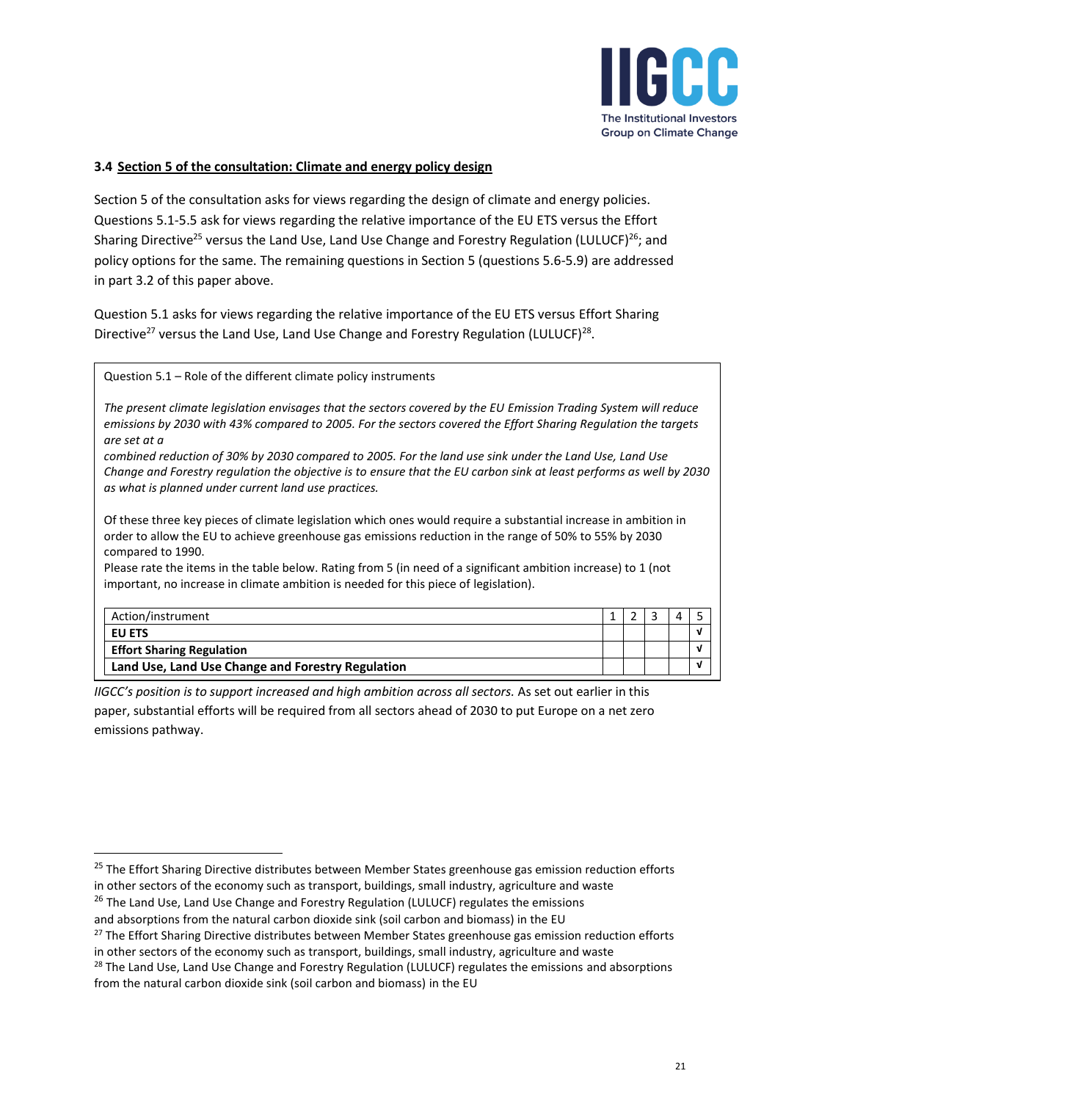

Question 5.2 asks for preferred approaches for raising ambition in the EU ETS.

#### Question 5.2 - EU ETS

*In the existing legal framework for 2021 - 2030, the amount of greenhouse gas emissions covered by the EU ETS is set to decline by 2.2% per year during the 2021 - 2030 period. However, to achieve higher ambition, this decline may need to*

*be made steeper or other actions can be contemplated that impact the carbon pricing signal.*

The EU ETS ambition can be strengthened through different policy options. How could the EU ETS ambition be best increased in order to effectively contribute to an emission reduction of 50 to 55% by 2030? Multiple options are possible.

- ✓ **Increase the linear reduction factor and as such reduce faster the amount of allowances available each year**
- ✓ **Increase the linear reduction factor as well as lower the starting point on which the linear reduction factor is applied (i.e. shifting the total allocation downwards)**
- o Introduce a pricing policy (e.g. minimum price floor)
- ✓ **Reduce or eliminate the share of free allocation**
- o Strengthen the Market Stability Reserve rules (e.g. update feed rates) but allow other policies to be the primary drivers to increase greenhouse gas reduction ambition

*IIGCC's position is to support the full phase-out of free allocation and increase the linear reduction factor as per the above.* IIGCC supports revision of the EU ETS cap, consistent with a scaled up 2030 target and when done in a manner which maintains the environmental integrity of the ETS.

Question 5.2.1 – Addressing carbon leakage risk for energy intensive industry

*Increased ambition will make the overall ETS allowance budget (the cap) lower, affecting both the budget available for auctioning and free allocation of allowances. Auctioning is the default method for allocating allowances, and free allocation aims to address the carbon leakage risk for energy intensive sectors covered by the EU ETS. Should differences in levels of ambition worldwide persist, as the EU increases its climate ambition, the Commission undertook in the European Green*

*Deal Communication to propose a Carbon Border Adjustment mechanism for selected sectors to reduce the risk of carbon leakage. This measure will be designed to comply with World Trade Organization rules and other international*

*obligations of the EU.*

If targets are increased to match an overall economy wide ambition of 50% to 55% greenhouse gas reduction by 2030 compared to 1990, and if free allocation to industry is maintained as a tool to address carbon leakage, should the share of free allocation be changed?

- o The share of free allocation for industry in the ETS cap is allowed to increase
- o The share of free allocation for industry in the ETS cap should remain at the
- o present level
- ✓ **The share of free allocation for industry in the ETS should decline**
- o Don't know/Don't have an opinion

*IIGCC's position is to support the full phase-out of free allocation.*

Section 5.3 (questions 5.3.1-5.3.8) of the consultation questionnaire asks for views regarding extending the EU ETS to additional sectors, including buildings and transport.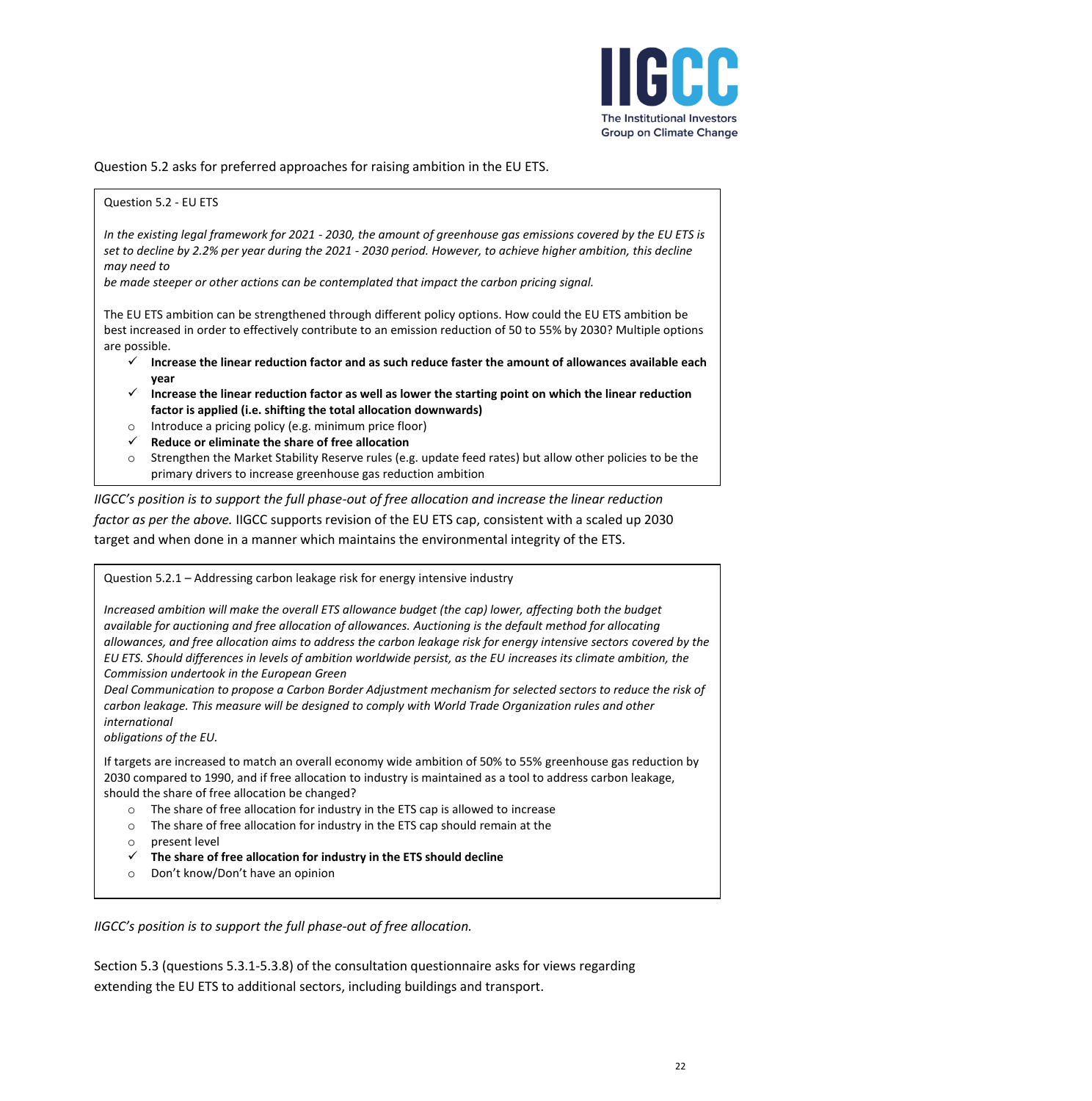

*IIGCC's position on extending the EU ETS to additional sectors is conditional on the below*:

- *Where it is clearly demonstrated that a market-based approach for specific sectors would be the most efficient and effective means of reducing emissions, IIGCC would potentially support consideration of their integration into the ETS.*
- *The full implications of including additional sectors must be well understood, with detailed analysis of each sector required to ensure their inclusion in the ETS would entail:*
	- *The most efficient and effective means of reducing emissions*
	- *As smooth as possible an integration into the ETS in order to avoid any shocks to both the sector concerned and the wider carbon market*
	- *No negative impacts on the wider global process to reduce emissions, or on third country relations which could lead to a counter-productive outcome (notably with regards to shipping).*

## **3.5 Section 6 of the consultation: International efforts**

Section 6 contains four questions relating to EU priorities and approaches for international efforts and climate diplomacy.

*IIGCC's overall position is for the EU to focus on supporting other countries to raise domestic ambition in line with the Paris Agreement, including:*

- *high domestic ambition in the short term aligned to the 1.5 degrees (including but not limited to the second NDCs submitted by countries): consistent, sector-specific climate policy signals across countries, to send consistent signals to the investment and corporate communities internationally*
- *high domestic ambition in the long term aligned to net zero emissions (i.e. long term low greenhouse gas emission development strategies): to boost climate action and ambition in the short term*
- *direct engagement between governments and investors to develop financing approaches and mechanisms for scaling up private sector investment in climate action.*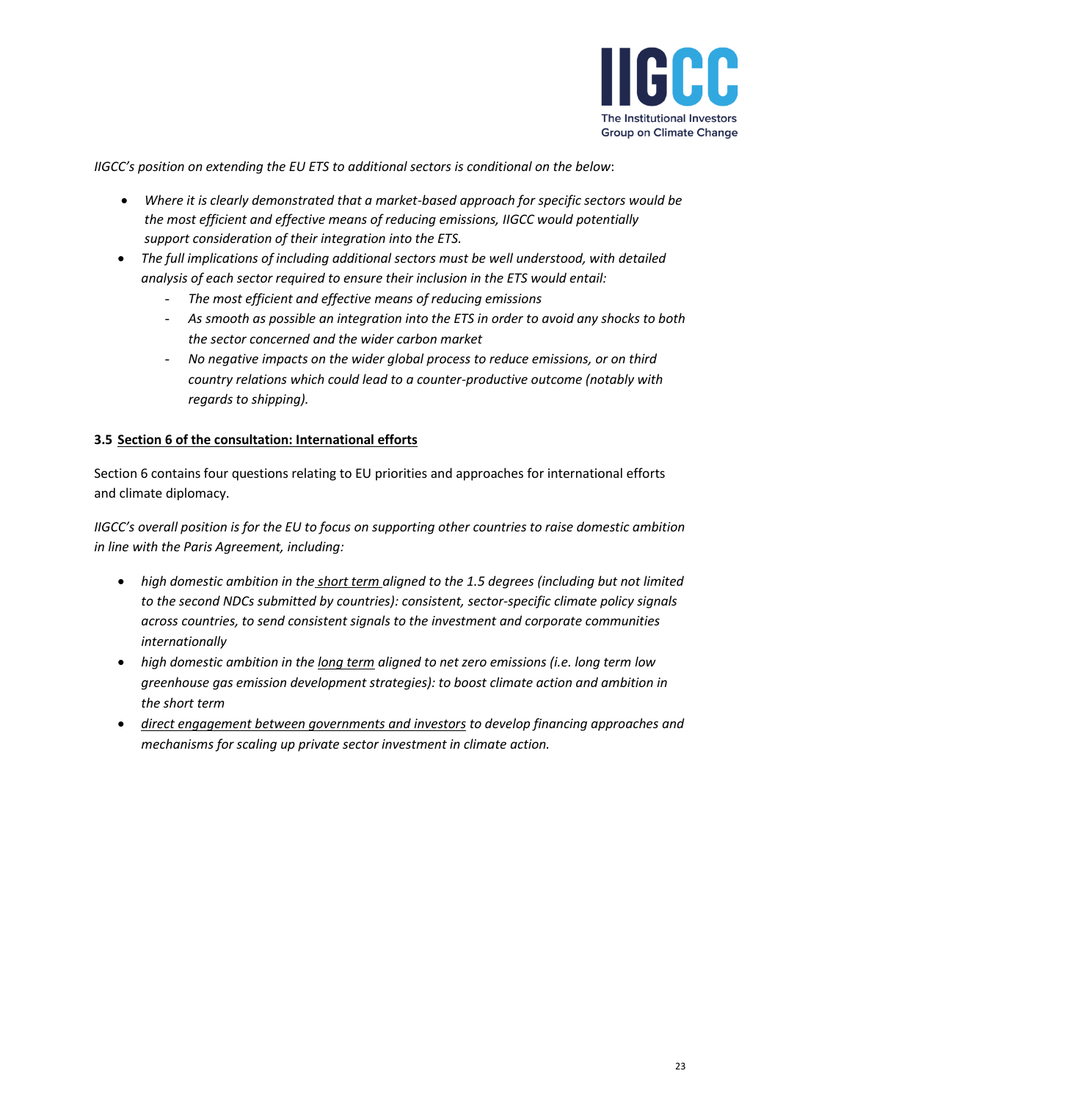

Question 6.2– Approach for development assistance and climate financing in third countries

In terms of development assistance and climate financing in third countries, what approaches would you consider most pertinent? Multiple options possible.

- $\circ$  Building coalitions around adaptation with the most vulnerable countries and regions
- ✓ **Allowing countries with limited energy supply to leapfrog to climate neutral technologies**
- ✓ **Providing support for the development of comprehensive national plans and strategies**
- ✓ **Development of low emissions infrastructure**
- o Supporting just transition
- ✓ **Development of climate compatible land-use practises and nature based solutions**
- o Promoting circular economy and decent supply chains
- ✓ **Development of sustainable finance and investment environments (enabling environments)**

IIGCC's position is set out above. The rationale for IIGCC's position is set out below:

- It is important not only to encourage ambitious NDCs, but also the effectiveness of NDC implementation and the enabling conditions for low carbon investment in each country.
- In turn, improving enabling conditions and the effectiveness of NDC implementation can encourage increased NDC ambition.
- Supporting countries to better engage with their local and regional capital markets is key to scaling up private sector investment in climate action.

Question 6.3– Coherence of climate, trade and other strategic foreign policy instruments

Which improvements in the coherence of climate, trade and other strategic foreign policy instruments would be most important to support the EU's low emissions transition priority?

- o Pursue ambitious external action to encourage other countries to raise their climate ambition to levels similar to the EU's.
- o Prepare to introduce border measures to avoid carbon leakage in case others don't respond with comparable action
- o Pursue positive trade cooperation in the context of tariffs, public procurement rules, standards and regulation
- ✓ **Promote green tech/low carbon business dialogues**
- $\circ$  Enforce the climate provisions of the Trade and Sustainable Development (TSD) chapters of the Free Trade Agreements
- ✓ **Lead by example and increase the EU's greenhouse emissions target for 2030 to 50% to 55% compared to 1990**
- o Drive further progress on climate action in other international fora such as ICAO (aviation) and IMO (shipping)
- o Better address the security implications of climate change
- o Intensify dialogues at leaders' level